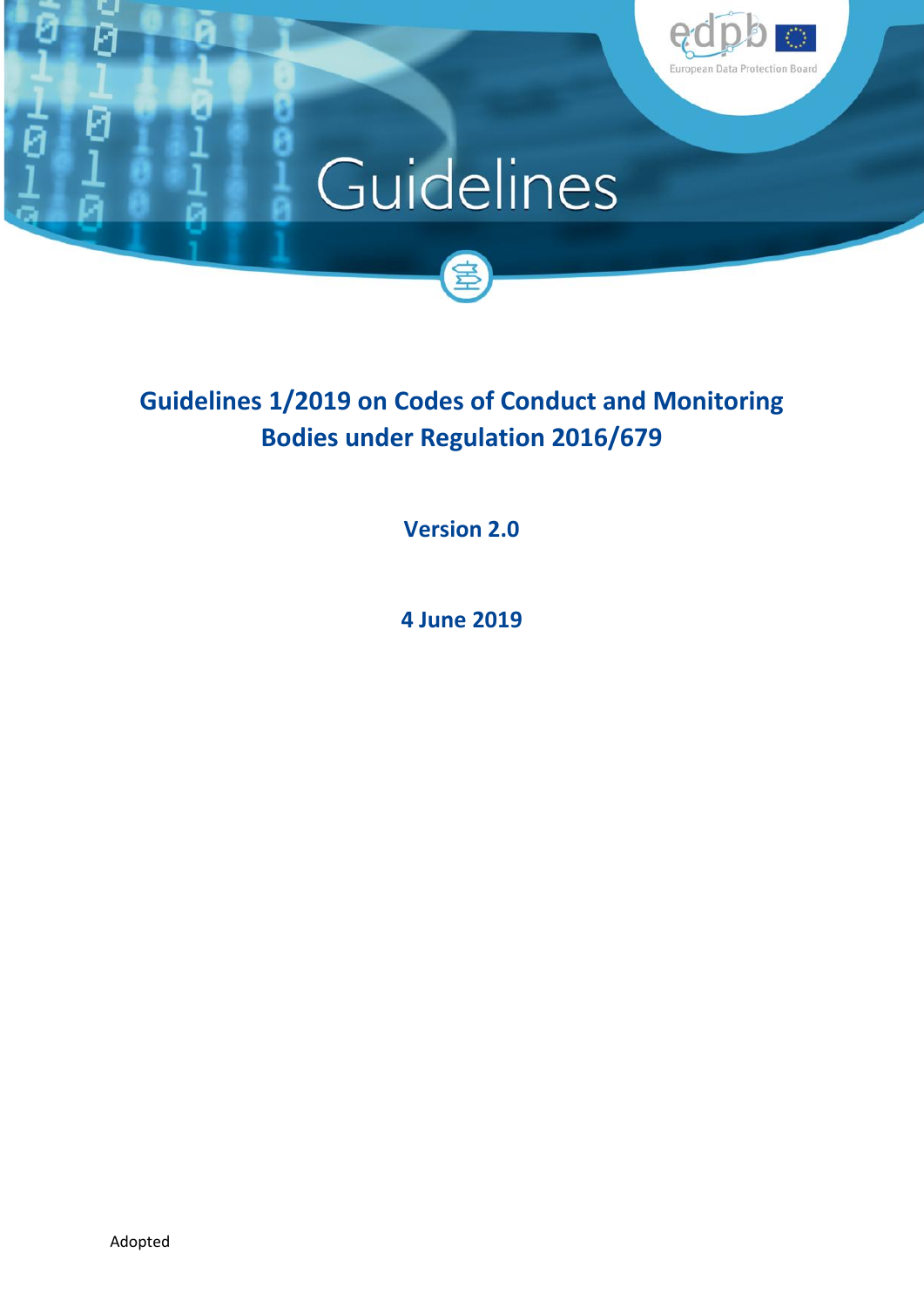# Version history

| Version 2.0 | 4 June 2019      | Adoption of the Guidelines after public consultation    |
|-------------|------------------|---------------------------------------------------------|
| Version 1.0 | 12 February 2019 | Adoption of the Guidelines for publication consultation |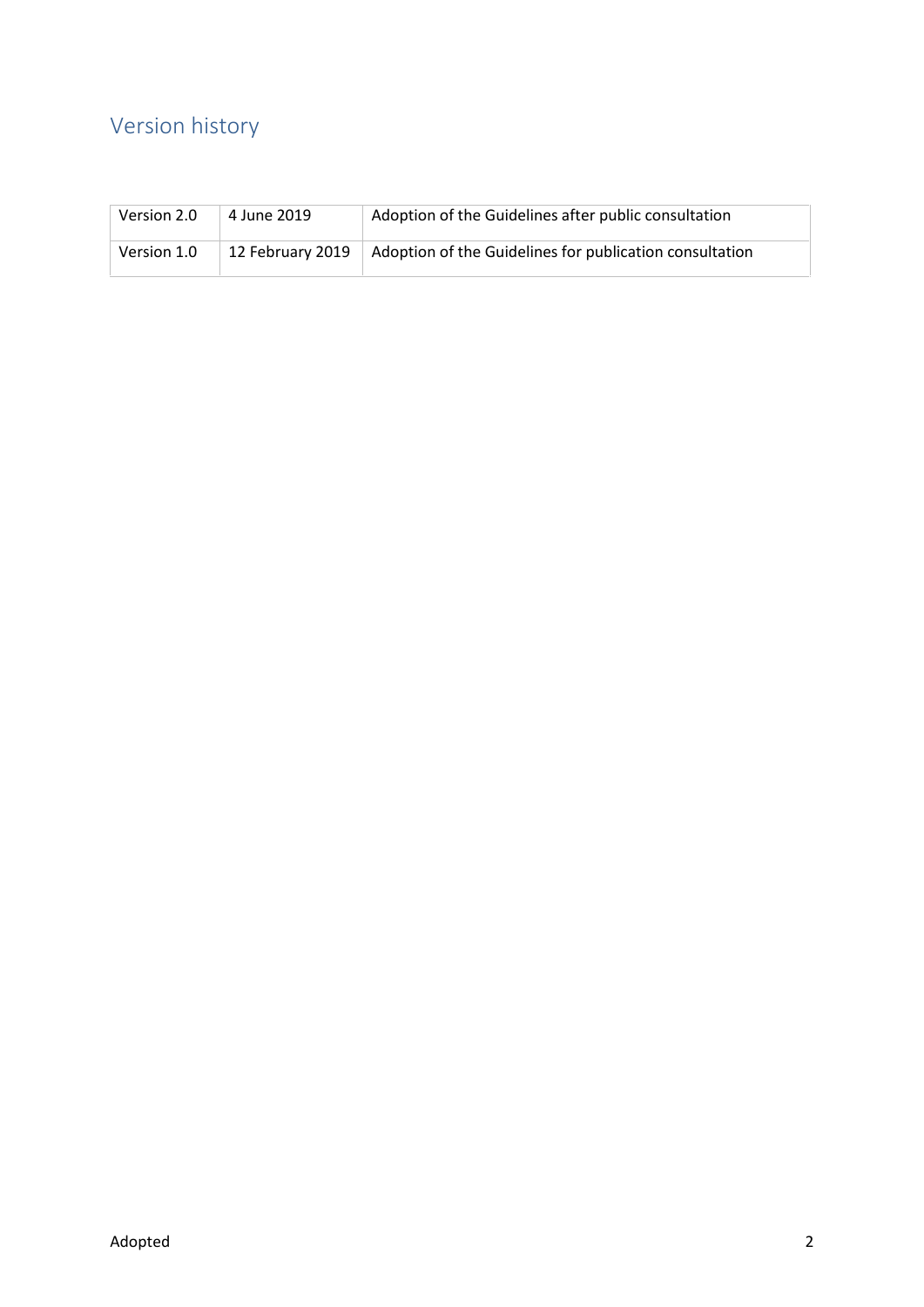# **Table of contents**

| 5.1  |     |  |
|------|-----|--|
| 5.2  |     |  |
| 5.3  |     |  |
| 5.4  |     |  |
| 5.5  |     |  |
| 5.6  |     |  |
| 5.7  |     |  |
| 5.8  |     |  |
| 5.9  |     |  |
| 5.10 |     |  |
| 5.11 |     |  |
|      |     |  |
| 6.1  |     |  |
| 6.2  |     |  |
| 6.3  |     |  |
| 6.4  |     |  |
| 6.5  |     |  |
|      |     |  |
| 7.1  |     |  |
| 7.2  |     |  |
| 7.3  |     |  |
|      |     |  |
| 8.1  |     |  |
| 8.2  |     |  |
| 8.3  |     |  |
| 8.4  |     |  |
|      | 1.1 |  |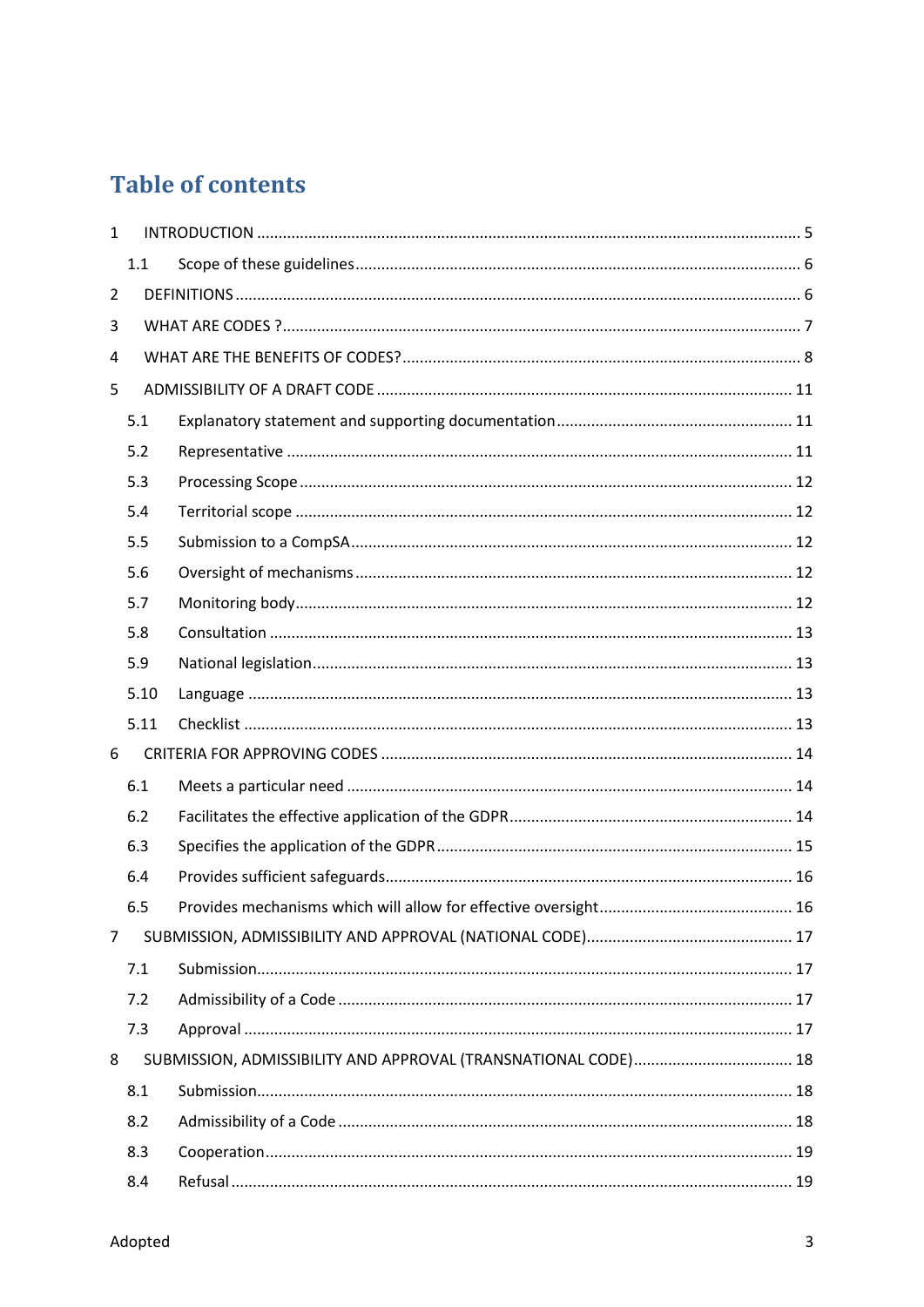| 8.5  |  |  |
|------|--|--|
| 8.6  |  |  |
| 8.7  |  |  |
| 9    |  |  |
| 10   |  |  |
| 11   |  |  |
| 12   |  |  |
| 12.1 |  |  |
| 12.2 |  |  |
| 12.3 |  |  |
| 12.4 |  |  |
| 12.5 |  |  |
| 12.6 |  |  |
| 12.7 |  |  |
| 12.8 |  |  |
| 13   |  |  |
| 14   |  |  |
| 15   |  |  |
|      |  |  |
|      |  |  |
|      |  |  |
|      |  |  |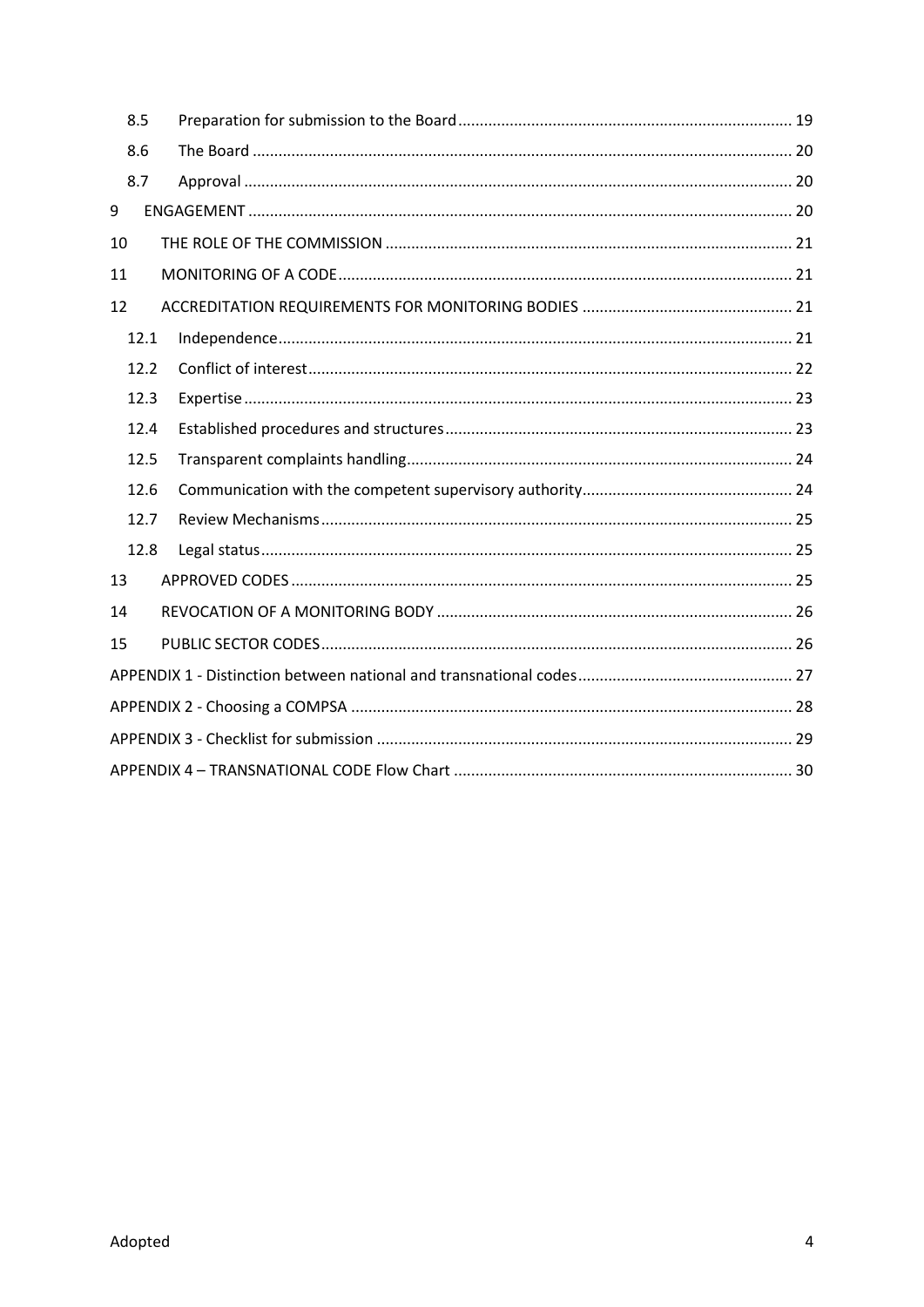### **The European Data Protection Board**

 Having regard to Article 70(1)(n) and Articles 40 and 41 of the Regulation 2016/679/EU of the European Parliament and of the Council of 27 April 2016 on the protection of natural persons with regard to the processing of personal data and on the free movement of such data, and repealing Directive 95/46/EC (hereinafter "GDPR"),

 Having regard to the EEA Agreement and in particularto Annex XI and Protocol 37 thereof, as amended by the Decision of the EEA joint Committee No 154/2018 of 6 July 2018,

Having regard to Article 12 and Article 22 of its Rules of Procedure of 25 May 2018,

#### **HAS ADOPTED THE FOLLOWING OPINION:**

# 1 INTRODUCTION

1. Regulation 2016/6791 ("the GDPR") came into effect on 25 May 2018. One of the main objectives of the GDPR is to provide a consistent level of data protection throughout the European Union and to prevent divergences hampering the free movement of personal data within the internal market.<sup>2</sup> The GDPR also introduces the principle of accountability, which places the onus on data controllers to be responsible for, and be able to demonstrate compliance with the Regulation.<sup>3</sup> The provisions under Articles 40 and 41 of the GDPR in respect of codes of conduct ("codes") represent a practical, potentially cost effective and meaningful method to achieve greater levels of consistency of protection for data protection rights. Codes can act as a mechanism to demonstrate compliance with the GDPR.<sup>4</sup> Notably, they can help to bridge the harmonisation gaps that may exist between Member States in their application of data protection law.<sup>5</sup> They also provide an opportunity for particular sectors to reflect upon common data processing activities and to agree to bespoke and practical data protection rules, which will meet the needs of the sector as well as the requirements of the GDPR.<sup>6</sup>

<sup>&</sup>lt;sup>1</sup> The General Data Protection Regulation (EU) 2016/679 of the European Parliament and of the Council of 27 April 2016 on the protection of natural persons with regard to the processing of personal data and on the free movement of such data, and repealing Directive 95/46/EC.

<sup>2</sup> See Recital 13 of the GDPR.

<sup>&</sup>lt;sup>3</sup> See Article 5(2) of the GDPR.

<sup>4</sup> See for example Articles 24(3) and 28(5) and 32(3). A code of conduct may also be used by data processors to demonstrate sufficient guarantees that their processing is compliant with the GDPR (See Article 28(5)).

 $5$  See Recitals 77, 81, 98, 99, 148, 168 and Articles 24, 28, 35, 40, 41, 46, 57, 64, 70 of the GDPR. This is particularly the case where a code relates to processing activities in several Member States.

<sup>&</sup>lt;sup>6</sup> Codes do not necessarily need to be confined or limited to a specific sector. For example, a code could apply to separate sectors who have a common processing activity which share the same processing characteristics and needs. Where a code is cross-sectoral in its application, more than one monitoring body may be appointed under that code. However, where this is the case the code should make it absolutely clear as to the scope of that monitoring body's functions, in other words by specifying the sectors in respect of which each monitoring body will perform its functions under Article 41 and the oversight mechanisms available to each monitoring body. In this regard, the relevant sections of these guidelines which set out the responsibilities, obligations and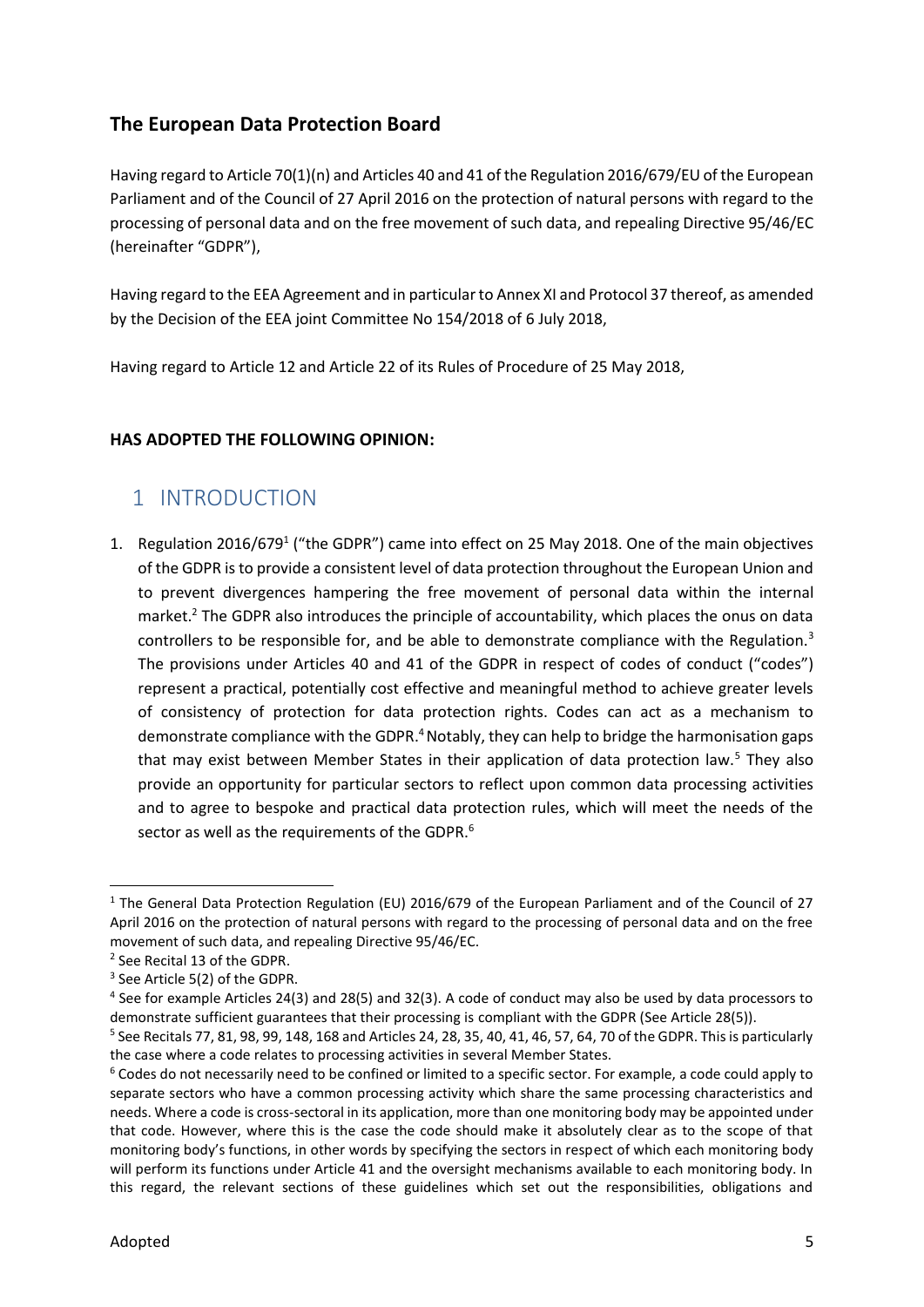2. Member States, Supervisory Authorities, the European Data Protection Board ("the Board") and the European Commission ("the Commission") are obliged to encourage the drawing up of codes to contribute to the proper application of the Regulation.<sup>7</sup> These guidelines will support and facilitate "code owners" in drafting, amending or extending codes.

### 1.1 Scope of these guidelines

- 3. The aim of these guidelines is to provide practical guidance and interpretative assistance in relation to the application of Articles 40 and 41 of the GDPR. They are intended to help clarify the procedures and the rules involved in the submission, approval and publication of codes at both a National and European level. They intend to set out the minimum criteria required by a Competent Supervisory Authority ("CompSA") before accepting to carry out an in depth review and evaluation of a code.<sup>8</sup> Further, they intend to set out the factors relating to the content to be taken into account when evaluating whether a particular code provides and contributes to the proper and effective application<sup>9</sup> of the GDPR. Finally, they intend to set out the requirements for the effective monitoring of compliance with a code. $^{10}$
- 4. These guidelines should also act as a clear framework for all CompSAs, the Board and the Commission to evaluate codes in a consistent manner and to streamline the procedures involved in the assessment process. This framework should also provide greater transparency, ensuring that code owners who intend to seek approval for a code are fully conversant with the process and understand the formal requirements and the appropriate thresholds required for approval.
- 5. Guidance on codes of conduct as a tool for transfers of data as per Article 40(3) of the GDPR will be considered in separate guidelines to be issued by the EDPB.
- 6. All codes previously approved $11$  will need to be reviewed and re-evaluated in line with the requirements of the GDPR and then resubmitted for approval as per the requirements of Articles 40 and 41 and as per the procedures outlined in this document.

# 2 DEFINITIONS

 *'Accreditation'* refers to the ascertainment that the proposed monitoring body meets the requirements set out in Article 41 of the GDPR to carry out the monitoring of compliance with a code of conduct. This check is undertaken by the supervisory authority where the code is

 accreditation requirements in relation to monitoring bodies apply individually to each such monitoring body appointed under the code.

 $7$  Article 40(1) of the GDPR.

 $8$  See Article 40(5), Article 55(1) and Recital 122 of the GDPR.

 $9$  See Article 40(1) and Recital 98 of the GDPR.

 $10$  See for example Article 41(2) and 41(3) of the GDPR.

<sup>&</sup>lt;sup>11</sup> By either National Data Supervisory authorities or the Article 29 Working Party prior to the GDPR and these guidelines.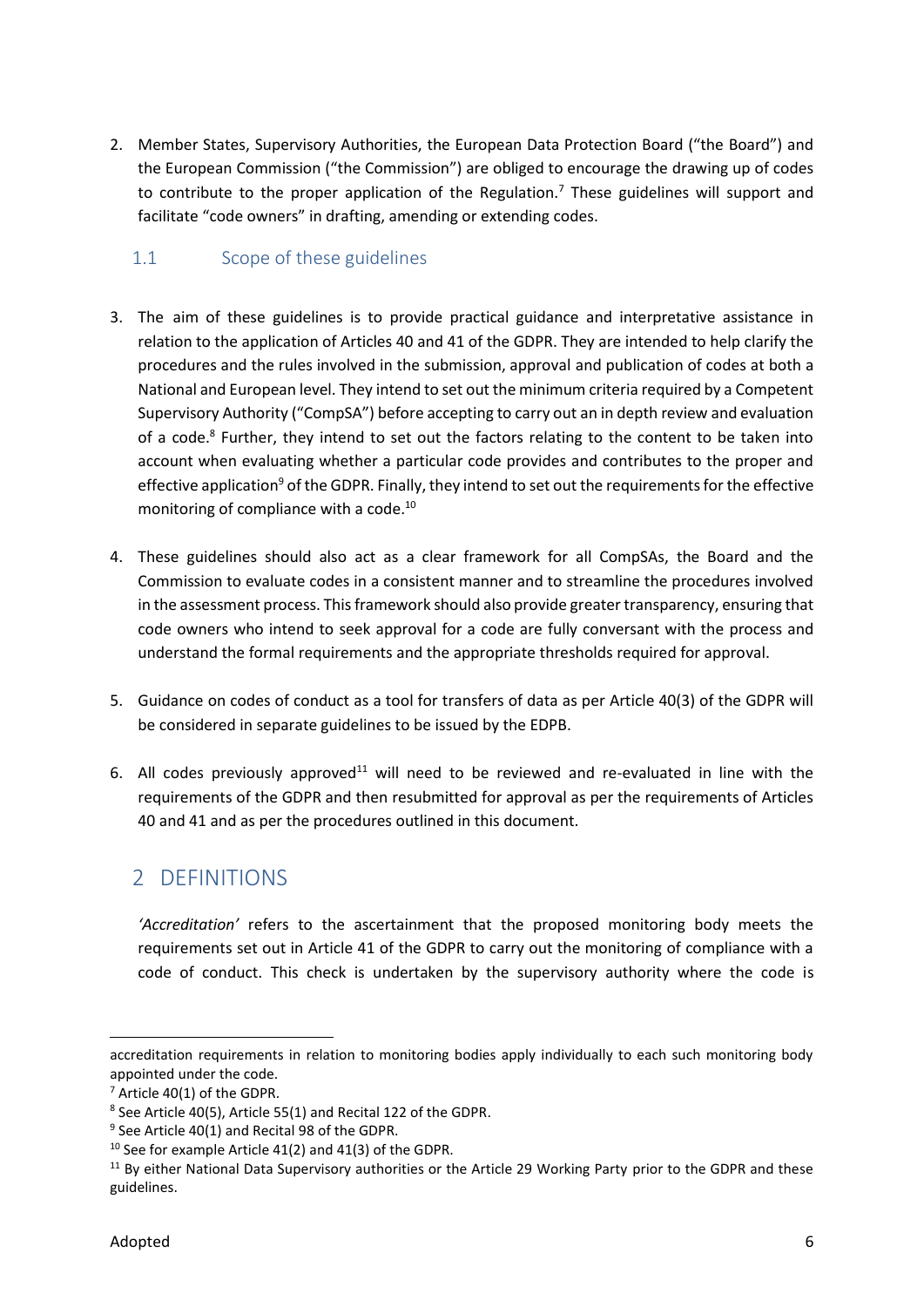submitted for approval (Article 41(1)). The accreditation of a monitoring body applies only for a specific code.<sup>12</sup>

'Code Owners' refers to associations or other bodies who draw up and submit their code<sup>13</sup> and they will have an appropriate legal status as required by the code and in line with national law.

 '*CompSA*' refers to the Supervisory Authority which is competent as per Article 55 of the GDPR. '*Monitoring body'* refers to a body/committee or a number of bodies/committees (internal or external to the code owners<sup>14</sup>) who carry out a monitoring function to ascertain and assure that the code is complied with as per Article 41.

*'Concerned SAs'* shall have the same meaning as per Article 4(22) of the GDPR

 *'National code'* refers to a code which covers processing activities contained in one Member State. *'Transnational code'* refers to a code which covers processing activities in more than one Member State.

# 3 WHAT ARE CODES ?

- 7. GDPR codes are voluntary accountability tools which set out specific data protection rules for categories of controllers and processors. They can be a useful and effective accountability tool, providing a detailed description of what is the most appropriate, legal and ethical set of behaviours of a sector. From a data protection viewpoint, codes can therefore operate as a rulebook for controllers and processors who design and implement GDPR compliant data processing activities which give operational meaning to the principles of data protection set out in European and National law.
- 8. Trade associations or bodies representing a sector can create codes to help their sector comply with the GDPR in an efficient and potentially cost effective way. As provided by the non-exhaustive list contained in Article 40(2) of the GDPR, codes of conduct may notably cover topics such as:
	- fair and transparent processing;
	- ) legitimate interests pursued by controllers in specific contexts;
	- ) the collection of personal data; the pseudonymisation of personal data;
	- ) the information provided to individuals and the exercise of individuals' rights;
	- the information provided to and the protection of children (including mechanisms for obtaining parental consent);
	- $\int$  technical and organisational measures, including data protection by design and by default and security measures;
	- breach notification;
	- ) data transfers outside the EU; or
	- dispute resolution procedures.

 $12$  However, a monitoring body may be accredited for more than one code provided it satisfies the requirements for accreditation.

<sup>&</sup>lt;sup>13</sup> As per Recital 98 of the GDPR.

<sup>&</sup>lt;sup>14</sup> See also Paragraphs 64–67 below.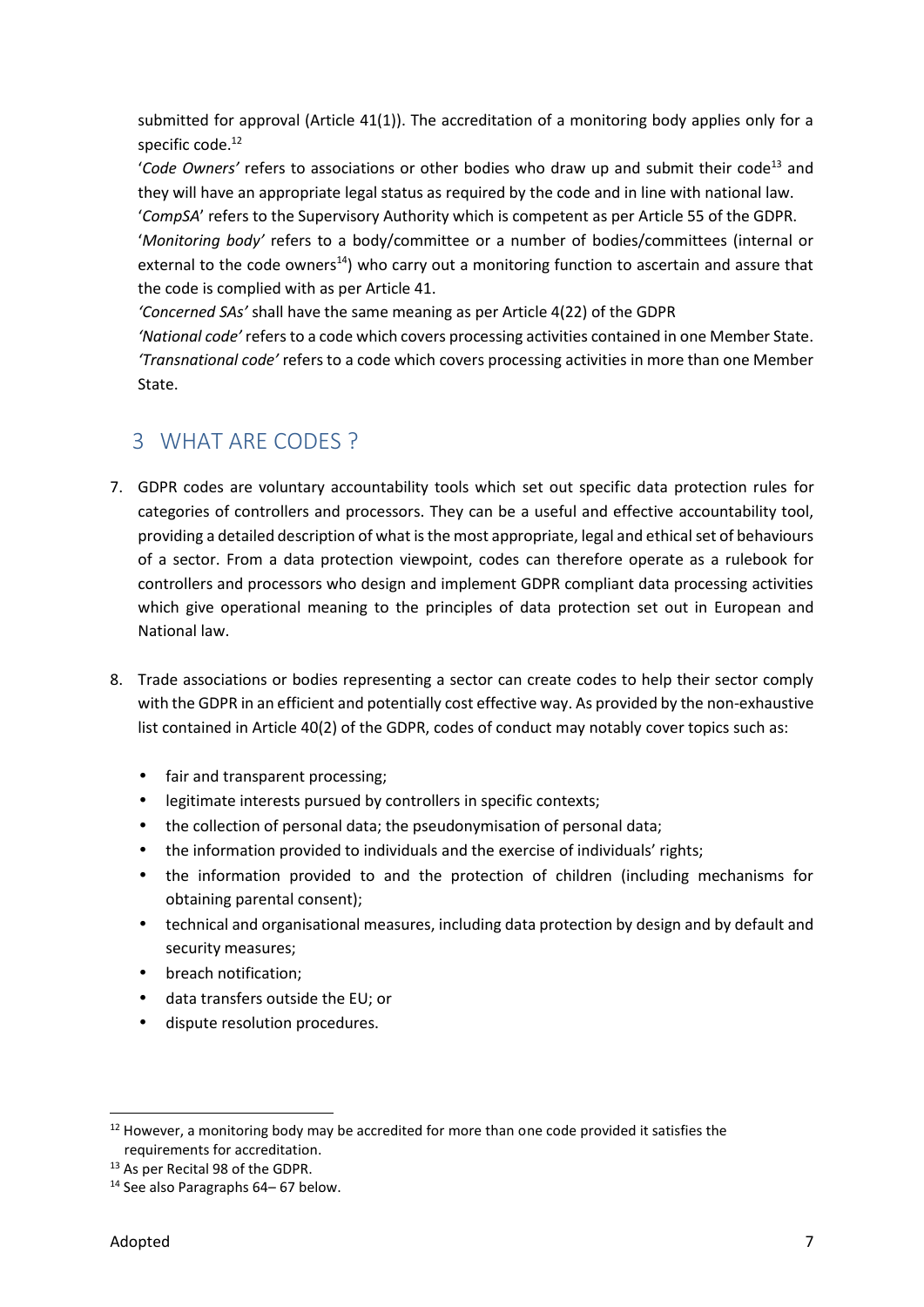- 9. The GDPR in repealing the Data Protection Directive (95/46/EC) provides more specific and detailed provisions around codes, the requirements which need to be met and the procedures involved in attaining approval, as well as their registration, publication and promotion once approved. Those provisions, in conjunction with these guidelines, will help encourage code owners to have a direct input into the establishment of data protection standards and rules for their processing sectors.
- 10. It is important to note that codes are one of a number of voluntary tools that can be used from a suite of data protection accountability tools which the GDPR offers, such as Data Protection Impact Assessments (DPIAs)<sup>15</sup> and Certification.<sup>16</sup> They are a mechanism which can be used to assist organisations in demonstrating their compliance with the GDPR.<sup>17</sup>

# 4 WHAT ARE THE BENEFITS OF CODES?

 11. Codes represent an opportunity to establish a set of rules which contribute to the proper application of the GDPR in a practical, transparent and potentially cost effective manner that takes on board the nuances for a particular sector and/or its processing activities. In this regard codes can be drawn up for controllers and processors taking account of the specific characteristics of processing carried out in certain sectors and the specific needs of micro, small and medium enterprises.<sup>18</sup> They have the potential to be an especially important and beneficial tool for both SMEs and micro enterprise businesses<sup>19</sup> by providing a mechanism which allows them to achieve data protection compliance in a more cost effective way.

For example, micro enterprises involved in similar health research activities could come together via their relevant associations and collectively develop a code in respect of their collection and processing of health data rather than attempting to carry out such comprehensive data protection analysis on their own. Codes will also benefit supervisory authorities by allowing them to gain a better understanding and insight of the data processing activities of a specific profession, industry or other sector.

 12. Codes can help controllers and processors to comply with the GDPR by governing areas such as fair and transparent processing, legitimate interests, security and data protection by design and default measures and controller obligations. Codes are accessible to all processing sectors and can

<sup>&</sup>lt;sup>15</sup> Codes of Conduct and Certification are voluntary accountability tools, whereas a DPIA will be mandatory in certain circumstances. For further information on other accountability tools please see the general guidance webpage of the EDPB [\(www.edpb.europa.eu](www.edpb.europa.eu)).

<sup>&</sup>lt;sup>16</sup> See Article 42 of the GDPR and note the EDPB Guidelines 1/2018 on certification and identifying certification criteria in accordance with Articles 42 and 43 of the GDPR.

 $17$  Adherence to a code does not, of itself, guarantee compliance with the GDPR or immunity for controllers/processors from sanctions or liabilities provided under the GDPR.

 $18$  See Recital 98 of the GDPR in respect of Article 40(1). For example, a code could be appropriately scaled to meet the requirement of micro organisations in addition to small and medium enterprises.

 $19$  Article 40(1) of the GDPR in particular identifies codes as a solution to address the needs of such enterprises.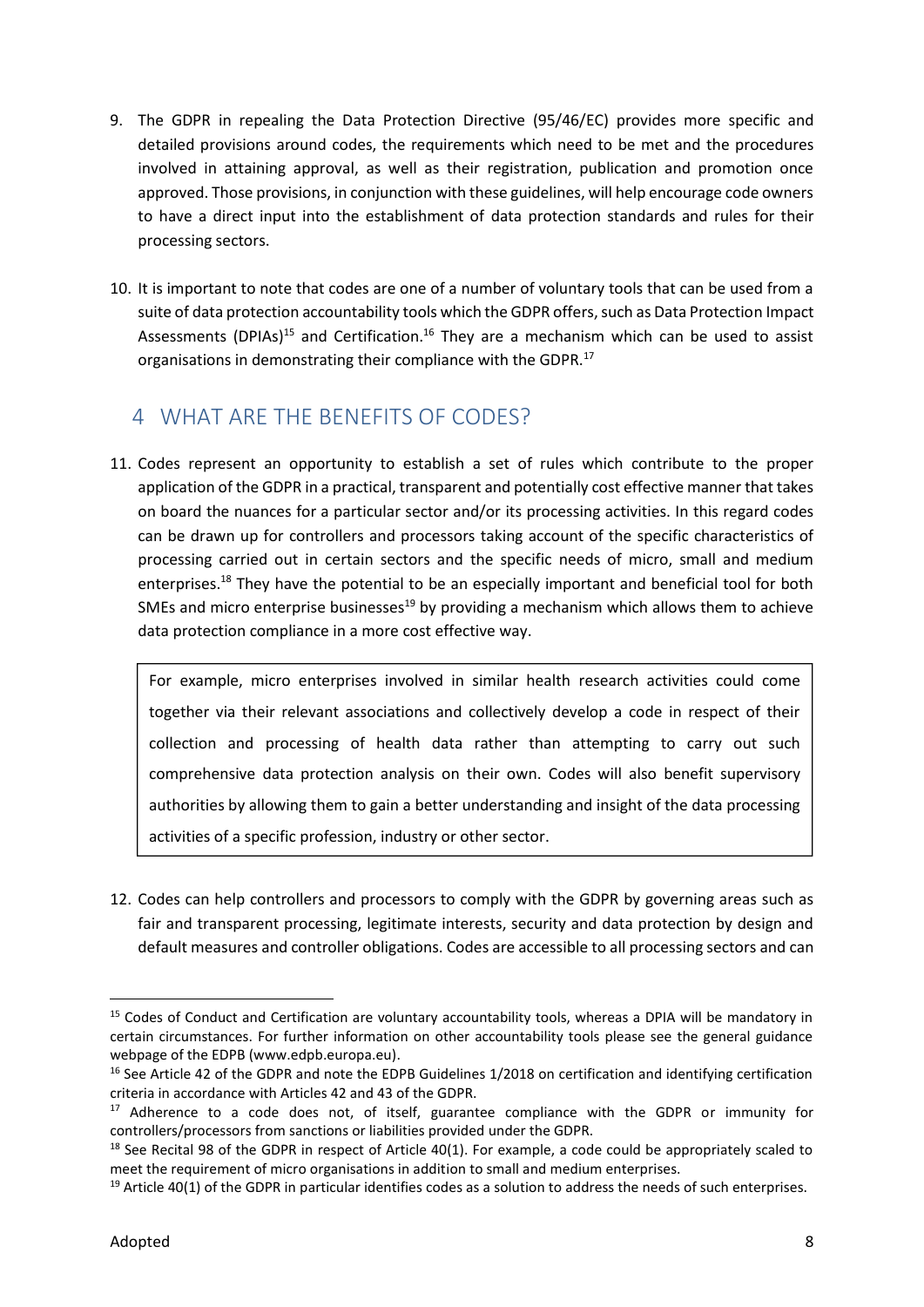be drafted in as narrow or as wide-ranging a manner as is befitting that particular sector<sup>20</sup>, provided that the code contributes to the proper and effective application of the GDPR.<sup>21</sup>

For example, approval could be sought for a set of rules in respect of how a specific charitable sector would ensure its processing arrangements were fair and transparent. Alternatively, the specific charitable sector could decide to draft a code, which incorporates and properly applies a multitude of different provisions under the GDPR to cover all their processing activities, from the lawful basis for the collection of personal data to the notification of personal data breaches.

- 13. Codes can provide a degree of co-regulation and they could decrease the level of reliance that controllers and processors may sometimes place upon data protection supervisory authorities to provide more granular guidance for their specific processing activities.
- 14. Codes can provide a degree of autonomy and control for controllers and processors to formulate and agree best practice rules for their given sectors. They can provide an opportunity to consolidate best practice processing operations in specific fields. They can also become a vital resource that businesses can rely upon to address critical issues in their processing procedures and to achieve better data protection compliance.
- 15. Codes can provide much needed confidence and legal certainty by providing practical solutions to problems identified by particular sectors in relation to common processing activities. They encourage the development of a collective and consistent approach to the data processing needs of a particular sector.

<sup>&</sup>lt;sup>20</sup> Article 40(2) of the GDPR refers to codes being prepared by representative organisations of 'categories of controllers and processors'. Therefore this could include cross sector codes where practical provided the representativeness criteria is met.

<sup>&</sup>lt;sup>21</sup> A narrowly focused code must make it sufficiently clear to data subjects (and to the satisfaction of a CompSA) that controllers/processors adhering to the code does not necessarily ensure compliance with all of the legislation. An appropriate safeguard in this instance could be to ensure adequate transparency regarding the limited scope of the code to those signed up to the code and data subjects.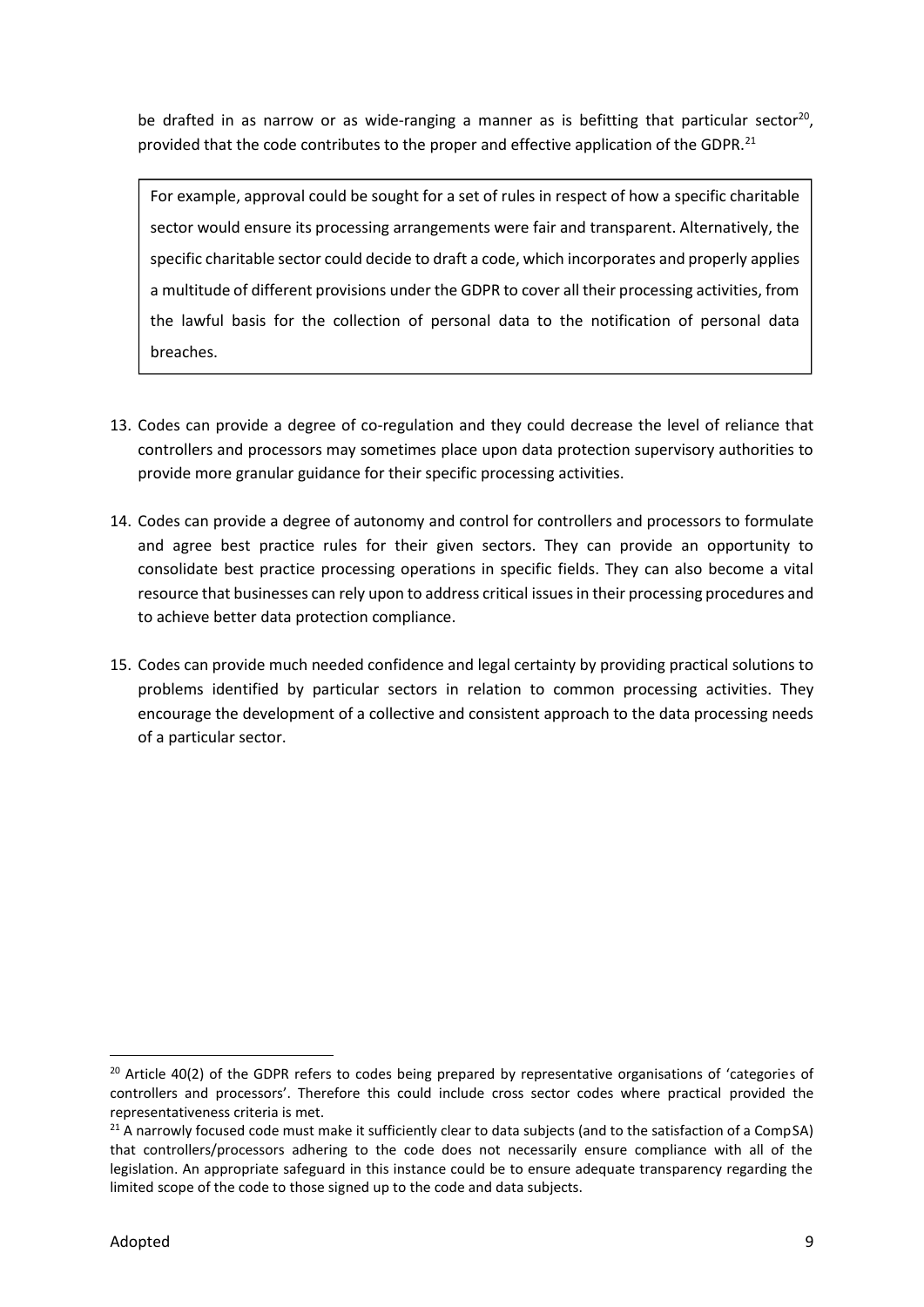16. Codes can be an effective tool to earn the trust and confidence of data subjects. They can address a variety of issues, many of which may arise from concerns of the general public or even perceived concerns from within the sector itself, and as such constitute a tool for enhancing transparency towards individuals regarding the processing of their personal data.

For example, in the context of processing health data for research purposes, concerns over the appropriate measures to be adopted in order to promote compliance with the rules applying to the processing of sensitive health information could be allayed by the existence of an approved and detailed code. Such a code could outline in a fair and transparent manner the following:

- the relevant safeguards to be applied regarding the information to be provided to data subjects;
- relevant safeguards to be applied in respect of the data collected from third parties;
- communication or dissemination of the data;
- the criteria to be implemented to ensure respect for the principle of data minimisation;
- the specific security measures;
- appropriate retention schedules; and
- the mechanisms to manage the data as a result of the exercise of data subjects' rights (As per Articles 32 and 89 of the GDPR)
- 17. Codes may also provide to be a significant and useful mechanism in the area of international transfers. New provisions in the GDPR allow third parties to agree to adhere to approved codes in order to satisfy legal requirements to provide appropriate safeguards in relation to international transfers of personal data to third countries.<sup>22</sup> Additionally, approved codes of this nature may result in the promotion and cultivation of the level of protection which the GDPR provides to the wider international community while also permitting sustainable legally compliant international transfers of personal data. They may also serve as a mechanism which further develops and fosters data subject trust and confidence in the processing of data outside of the European Economic Area.<sup>23</sup>
- 18. Approved codes have the potential to act as effective accountability tools for both processors and controllers. As outlined in Recital 77 and Article 24(3) of the GDPR, adherence to an approved code of conduct is envisaged, amongst others, as an appropriate method for a data controller or processor to demonstrate compliance with regard to specific parts or principles of the Regulation

<sup>&</sup>lt;sup>22</sup> See Article 40(2)(i) and Article 40(3) of the GDPR.

<sup>&</sup>lt;sup>23</sup> The Board will provide separate guidelines in relation to the use of codes as a mechanism to facilitate international transfers.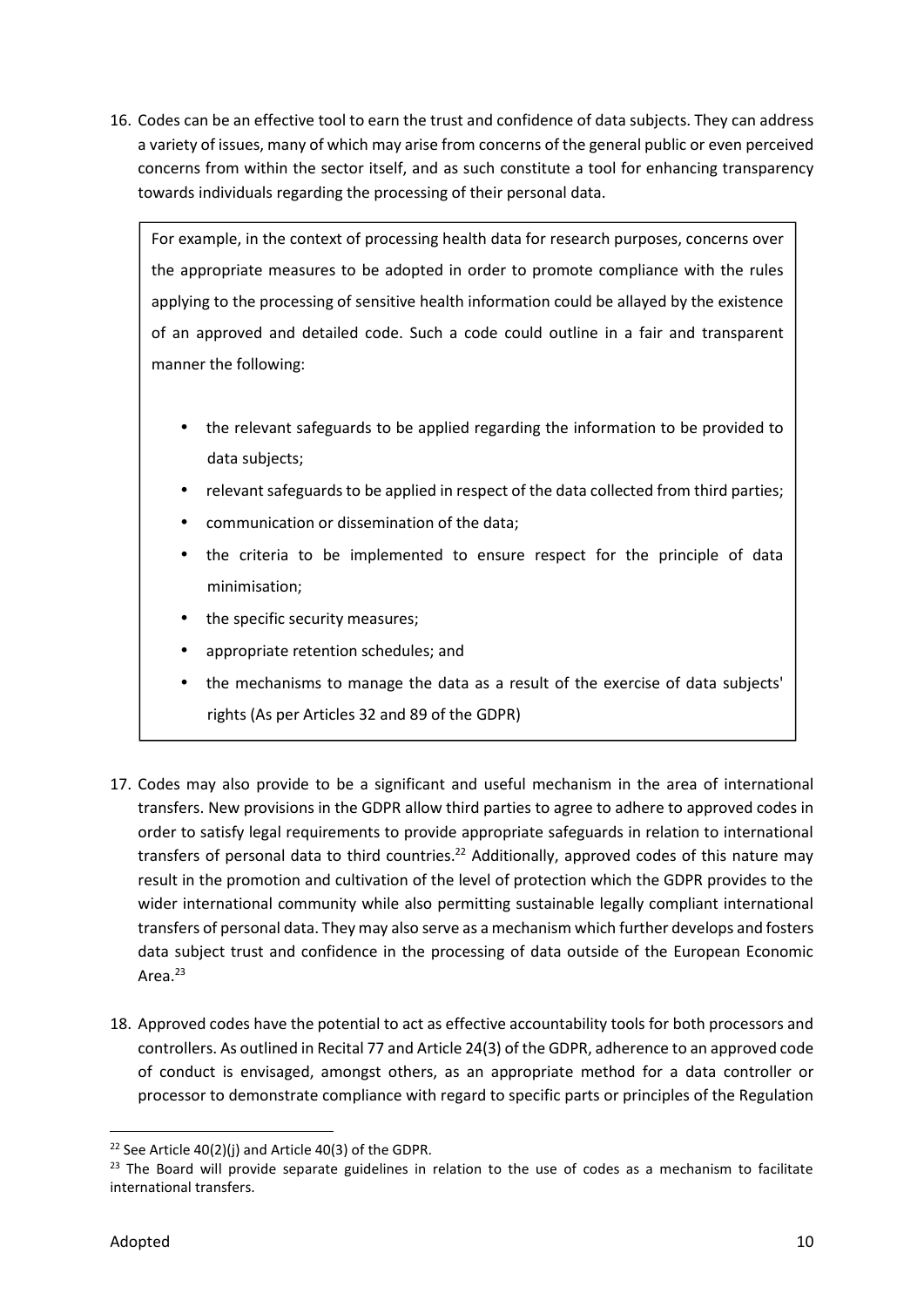or the Regulation as a whole.<sup>24</sup> Adherence to an approved code of conduct will also be a factor taken into consideration by supervisory authorities when evaluating specific features of data processing such as the security aspects<sup>25</sup>, assessing the impact of processing under a DPIA<sup>26</sup> or when imposing an administrative fine.<sup>27</sup> In case of a breach of one of the provisions of the Regulation, adherence to an approved code of conduct might be indicative of how comprehensive the need is to intervene with an effective, proportionate, dissuasive administrative fine or other corrective measure from the supervisory authority.<sup>28</sup>

# 5 ADMISSIBILITY OF A DRAFT CODF<sup>29</sup>

 19. There are a number of conditions to be met before a CompSA would be in a position to undertake to fully assess and review a code for the purposes of Article 40(5) of the GDPR. They aim to facilitate an efficient evaluation of any draft code. The following criteria apply:

### 5.1 Explanatory statement and supporting documentation

 20. Every draft code which is submitted for approval must contain a clear and concise explanatory statement, which provides details as to the purpose of the code, the scope of the code<sup>30</sup> and how it will facilitate the effective application of this Regulation.<sup>31</sup> This will assist in expediting the process and in providing the requisite clarity to accompany a submission. The submission must also include supporting documentation, where relevant, to underpin the draft code and explanatory statement.<sup>32</sup>

### 5.2 Representative

- 21. A code must be submitted by an association/consortium of associations or other bodies representing categories of controllers or processors (code owners) in accordance with Article 40(2). A non-exhaustive list of example of possible code owners would include: trade and representative associations, sectoral organisations, academic organisations and interest groups.
- 22. The code owners must demonstrate to the CompSA that they are an effective representative body and that they are capable of understanding the needs of their members and clearly defining the

<sup>24</sup> See also Article 24(3) and 28(5) of the GDPR.

<sup>&</sup>lt;sup>25</sup> Article 32(3) of the GDPR.

<sup>26</sup> Article 35(8) of the GDPR.

<sup>&</sup>lt;sup>27</sup> Article 83(2) (j) of the GDPR. Also note the application of codes in respect of WP 253/17 Guidelines on the application and setting of administrative fines for the purposes of the Regulation 2016/679 which was adopted by the EDPB.

<sup>28</sup> *Ibid*

 $29$  This also applies for all codes (national and transnational) as well as amended or extended codes.

<sup>&</sup>lt;sup>30</sup> The following non-exhaustive categories may apply: identification of members, processing activity, data subjects, types of data, jurisdictions, concerned SAs (Article 4(22) of the GDPR).

<sup>&</sup>lt;sup>31</sup> This document provides an opportunity for code owners to demonstrate the rationale and basis for approval of their code. It provides a platform for code owners to outline the appropriateness of safeguards proposed and to demonstrate that proposed mechanisms are fit for purpose.

 $32$  Examples could include a consultation summary, membership information or research that demonstrates a need for the code.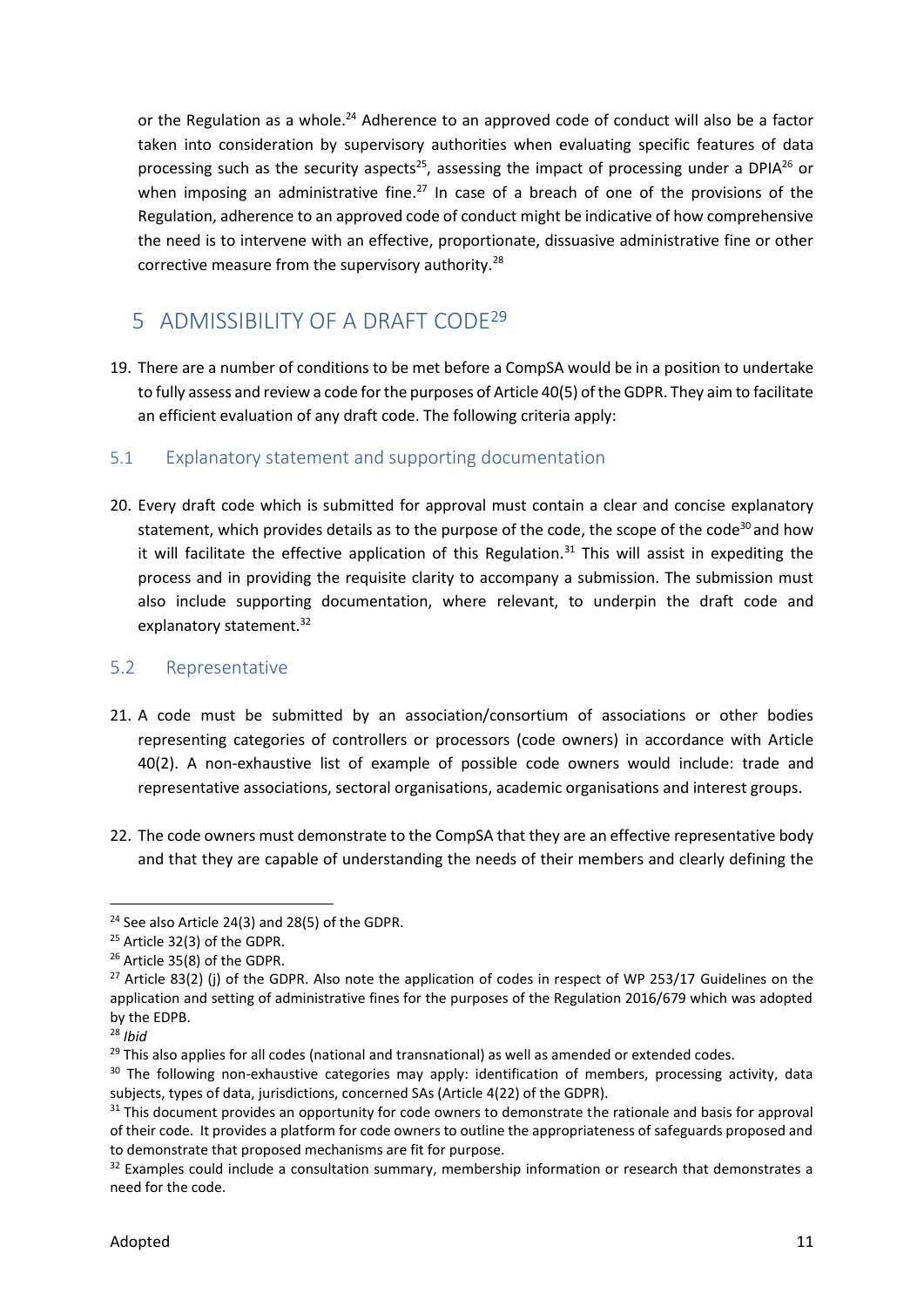processing activity or sector to which the code is intended to apply. Depending on the definition and parameters of the sector concerned, representativeness can be derived amongst others from the following elements:

- Number or percentage of potential code members from the relevant controllers or processors in that sector;
- $\int$  Experience of the representative body with regard to the sector and processing activities concerning the code.

### 5.3 Processing Scope

 23. The draft code must have a defined scope that clearly and precisely determines the processing operations (or characteristics of the processing) of personal data covered by it, as well as the categories of controllers or processors it governs. This will include the processing issues that the code seeks to address and provide practical solutions.

### 5.4 Territorial scope

 24. The draft code must specify whether it is a national or transnational code and provide details in relation to territorial scope, identifying all relevant jurisdictions to which it intends to apply. For any transnational codes (as well as amended or extended transnational codes), a list of concerned SAs must be included. Appendix 1 outlines the distinction between national and transnational codes.

### 5.5 Submission to a CompSA

 25. The code owners must ensure that the supervisory authority chosen to review a draft code is competent in accordance with Article 55 of the GDPR.<sup>33</sup> Appendix 2 provides further information which may assist code owners in choosing a CompSA for a transnational code.

### 5.6 Oversight of mechanisms

 26. The draft code must propose mechanisms that allow for the monitoring of compliance with its provisions by stakeholders who undertake to apply it.<sup>34</sup> This applies to both public and non-public sector codes.

### 5.7 Monitoring body

 27. A draft code which involves processing activities of private, non-public authorities or bodies must also identify a monitoring body and contain mechanisms which enable that body to carry out its

<sup>33</sup> Article 55 of the GDPR states that each supervisory authority is competent for the performance of the tasks assigned to and the exercise of the powers conferred on it in accordance with the Regulation on the territory of its own Member State. Also see Recital 122 of the GDPR.

<sup>&</sup>lt;sup>34</sup> See Article 40(4) of the GDPR.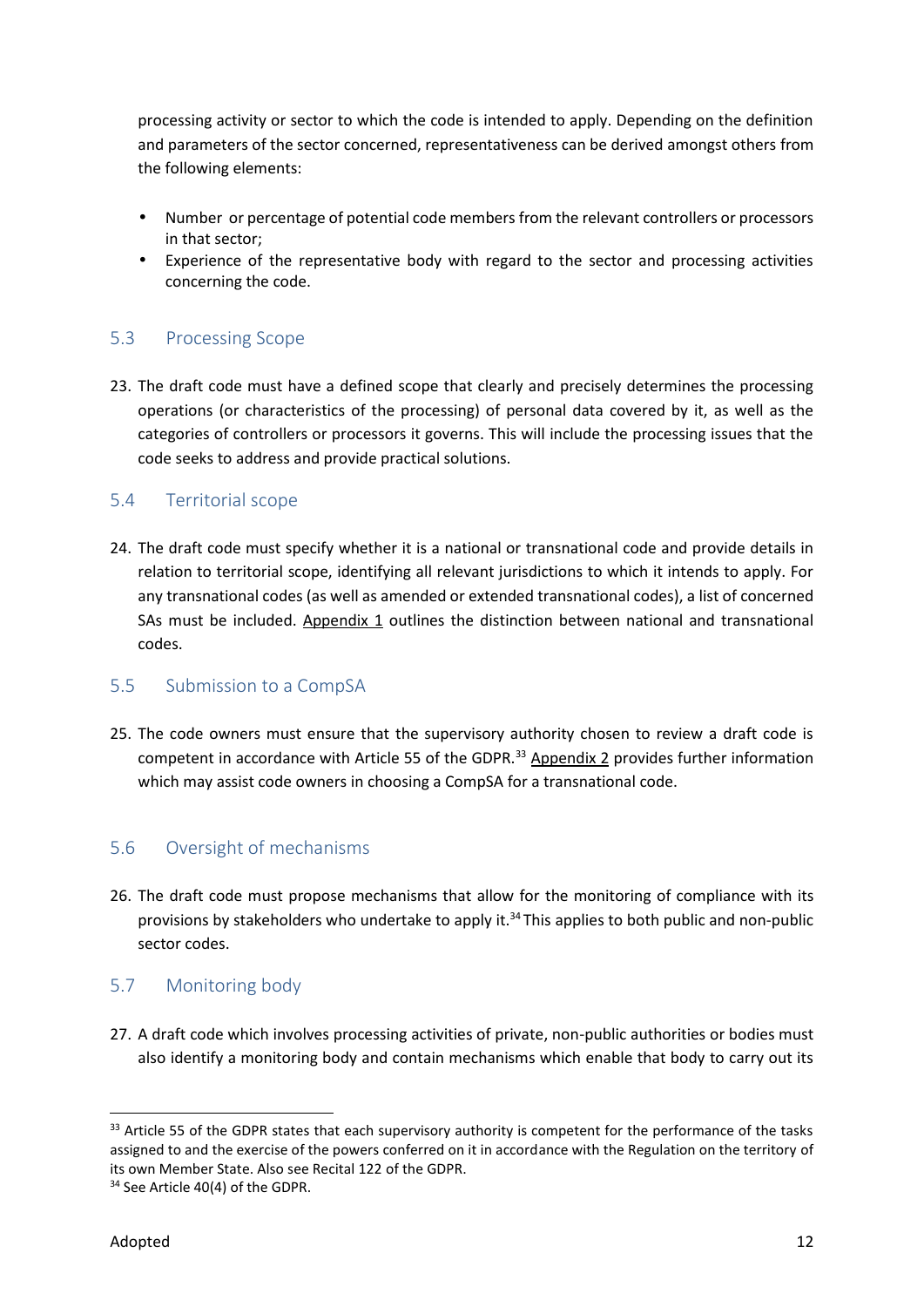functions as per Article 41 of the GDPR.<sup>35</sup> The identified monitoring body or bodies must have the appropriate standing to meet the requirements of being fully accountable in their role.<sup>36</sup> To this end, the monitoring body or bodies have to be accredited by the CompSA according to Article 41(1) of the GDPR.<sup>37</sup>

### 5.8 Consultation

 28. A draft code must contain information as to the extent of consultation carried out. Recital 99 of the GDPR indicates when drafting a code (or amending/extending) a consultation should take place with the relevant stakeholders including data subjects, where feasible. As such, code owners should confirm and demonstrate that an appropriate level of consultation has taken place with the relevant stakeholders when submitting the code for approval. Where relevant, this will include information about other codes of conduct that potential code members may be subject to and reflect how their code complements other codes. This should also outline the level and nature of consultation which took place with their members, other stakeholders and data subjects or associations/bodies representing them.<sup>38</sup> In practice, a consultation is highly recommended with the members forming part of the organisation or body acting as the code owner and also taking into account the processing activity with the clients of such members. Where no consultation has been carried out with regard to relevant and specific stakeholders due to the lack of feasibility, it will be a matter for the code owner to explain this position.

### 5.9 National legislation

29. Code owners must provide confirmation that the draft code is in compliance with relevant national legislation, in particular, where the code involves a sector which is governed by specific provisions set out in national law or it concerns processing operations that have to be assessed, taking into account specific requirements and relevant legal obligations under national law.

### 5.10 Language

 30. Code owners should comply with the language requirements of the CompSA to whom they will submit their code. In general, a code should be submitted in the language of the CompSA of that Member State.<sup>39</sup> For transnational codes, the code should be submitted in the language of the CompSA and also in English.<sup>40</sup>

### 5.11 Checklist

 $35$  A code involving the public sector will still need to contain suitable mechanisms to monitor the code.

 $36$  As per Article 83(4) (c) of the GDPR infringements in relation to the obligations of a monitoring body shall be subject to an administrative fine.

<sup>&</sup>lt;sup>37</sup> See section below entitled 'Accreditation Requirements for Monitoring Bodies' on page 24.

<sup>&</sup>lt;sup>38</sup> For instance, codes owners could outline how they assessed the submissions received following consultation. <sup>39</sup> Some Member States may have national legislation which requires a draft code to be submitted in their national language, and it is recommended that code owners explore this issue with the relevant CompSA in advance of formally submitting their draft code for approval.

<sup>&</sup>lt;sup>40</sup> English is the working language of the EDPB as per Section 23 Rules of Procedure of the EDPB.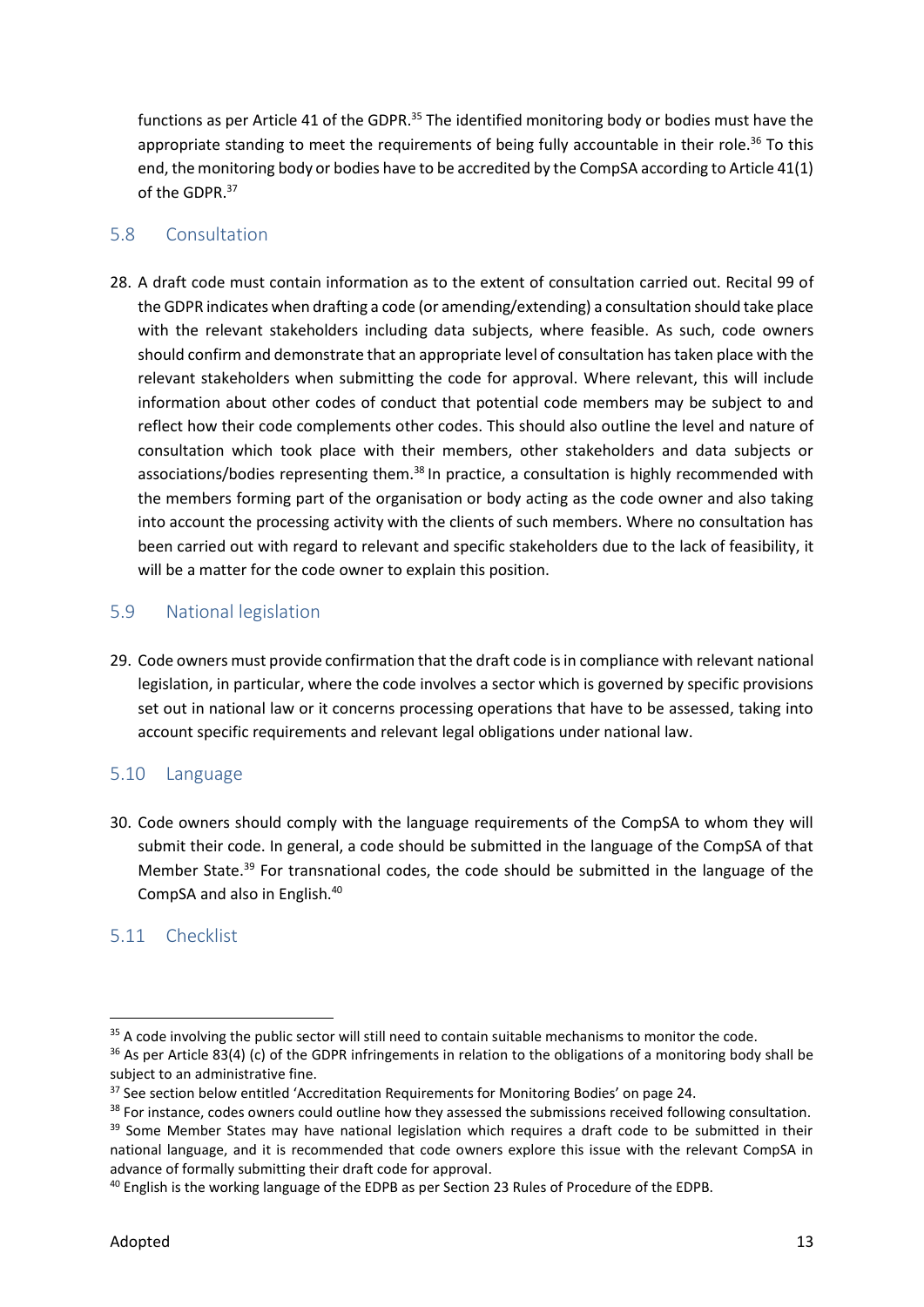31. Ultimately, it will be a matter for the chosen CompSA to determine whether the draft code goes to the next stage of evaluation i.e. a CompSA undertakes to carry out a full assessment of the content in line with Articles 40 and 41 of the GDPR and the procedures detailed below. The Checklist outlined in Appendix 3 should be used to reference documentation submitted to a CompSA and to help frame the submission of the draft code.

# 6 CRITERIA FOR APPROVING CODES

- 32. Code owners will need to be able to demonstrate how their code will contribute to the proper application of the GDPR, taking account of the specific features of the various processing sectors as well as the specific requirements and obligations of the controllers or processors to whom it relates. There are a number of aspects to this overarching requirement. Code owners should be able to demonstrate that their draft code:
	- meets a particular need of that sector or processing activity,
	- facilitates the application of the GDPR,
	- ) specifies the application of the GPDR,
	- ) provides sufficient safeguards<sup>41</sup>, and
	- $\int$  provides effective mechanisms for monitoring compliance with a code.

### 6.1 Meets a particular need

 33. Code owners are required to demonstrate a need for the establishment of a code. As such a code must address data protection issues which arise for a particular sector or processing activity.

For example, the sector of information systems for the detection of consumer credit risks may identify a need to formulate a code which provides sufficient safeguards and mechanisms to ensure that the data collected are relevant, accurate and are used exclusively for the specific and legitimate purpose of protecting credit. Similarly, the health research sector may identify a need to formulate a code which provides consistency in approach by setting out standards to adequately meet explicit consent and accompanying accountability requirements under the GDPR.

 34. Code owners should be able to explain and set out the problems the code seeks to address and substantiate how the solutions the code offers will be effective and beneficial not only for their members but also for data subjects.

### 6.2 Facilitates the effective application of the GDPR

<sup>&</sup>lt;sup>41</sup> For example, 'high risk' sectors, such as processing children's or health data would be expected to contain more robust and stringent safeguards, given the sensitivity of the personal data in question.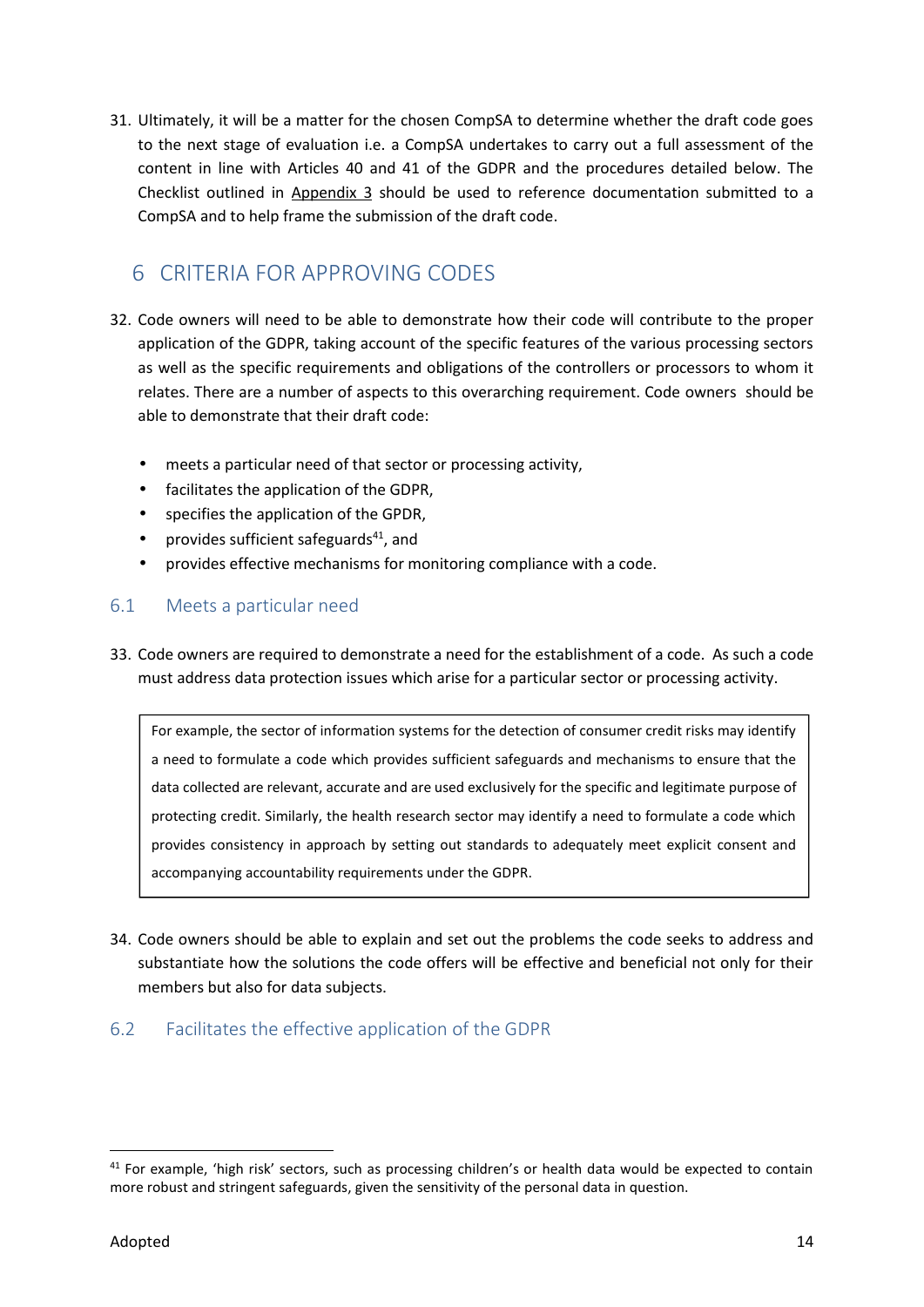35. As per recital 98 of the GDPR, a code, in order to attain approval, will require code owners to be able demonstrate that their code facilitates the effective application of the GDPR. In this regard, a code will need to clearly stipulate its sector-specific application of the GDPR and identify and address such specific needs of a sector.<sup>42</sup>

For example, providing a list of definitions that are specific to the sector as well as an adequate focus on topics that are particularly relevant to the sector are ways to facilitate the effective application of the GDPR. Using sector-specific terminology to detail the implementation of the requirements of the GDPR in the sector may also improve the clear understanding of the rules by the industry and thus facilitate the effective application of the GDPR. A code should fully take into account the likely risks involved with a particular sector processing activity and appropriately calibrate the related obligations of controllers or processors to whom it applies in light of those risks in that specific sector i.e. providing examples of acceptable terms and conditions in relation to the use of personal data in direct marketing. In terms of format, the content of the code should also be presented in a way that facilitates its understanding, practical use and effective application of the GDPR.

### 6.3 Specifies the application of the GDPR

- 36. Codes will need to specify the practical application of the GDPR and accurately reflect the nature of the processing activity or sector. They should be able to provide clear industry specific improvements in terms of compliance with data protection law. Codes will need to set out realistic and attainable standards for all their members, and they will need to be of a necessary quality and internal consistency to provide sufficient added value.<sup>43</sup> In other words, a draft code will need to be adequately focused on particular data protection areas<sup>44</sup> and issues in the specific sector to which it applies and it will need to provide sufficiently clear and effective solutions to address those areas and [issues.45](https://issues.45)
- 37. A code should not just re-state the GDPR.<sup>46</sup> Instead, it should aim to codify how the GDPR shall apply in a specific, practical and precise manner. The agreed standards and rules will need to be unambiguous, concrete, attainable and enforceable (testable). Setting out distinct rules in the particular field is an acceptable method by which a code can add value. Using terminology that is unique and relevant to the industry and providing concrete case scenarios or specific examples of 'best practice'<sup>47</sup> may help to meet this requirement.<sup>48</sup>

<sup>&</sup>lt;sup>42</sup> See Article 40(1) of the GDPR.

 $^{43}$  This standard was first applied in WP 13 DG XV D/5004/98 adopted on 10<sup>th</sup> September 1998.

<sup>&</sup>lt;sup>44</sup> Such as those listed in Article 40(2) of the GDPR.

<sup>&</sup>lt;sup>45</sup> This requirement reflects the previous position of the WP 29 as outlined in Working Document on Codes WP 13 DG XV D/5004/98 adopted on 10<sup>th</sup> September 1998.

<sup>&</sup>lt;sup>46</sup> Providing restatements of data protection law was a regular feature of unsuccessful draft codes which were submitted for approval to WP 29.

<sup>47</sup> And 'unacceptable practices'.

<sup>&</sup>lt;sup>48</sup> A code should avoid, where possible, being overly legalistic.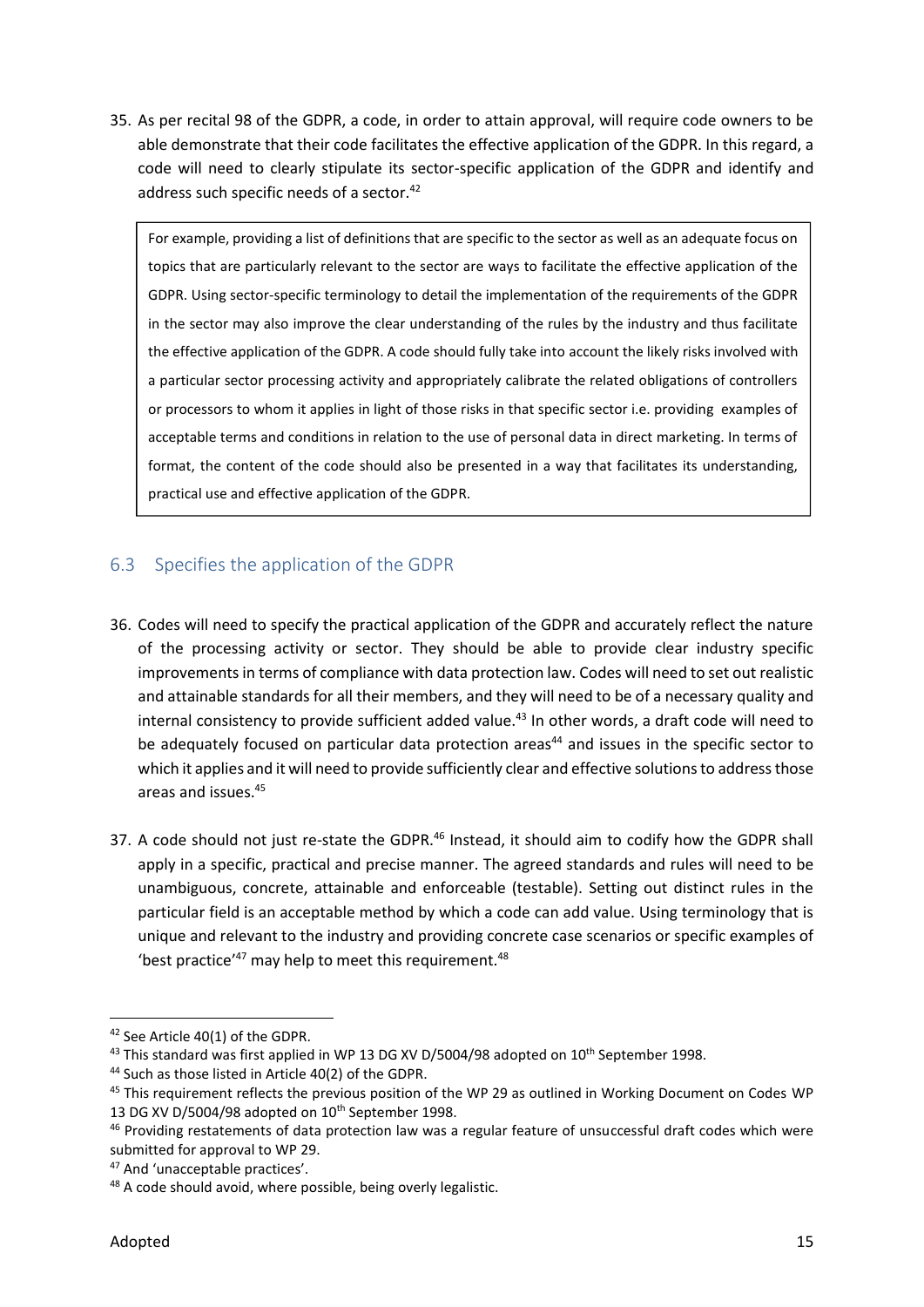38. Outlining plans to promote the approved code so individuals are informed of its existence and contents may also assist in reaching the standard of "specifying the application of the GDPR". It is vital that codes are able to provide operational meaning to the principles of data protection as articulated in Article 5 of the GDPR. It is also vital that codes properly take into account relevant opinions and positions published or endorsed by the Board to that particular sector or processing activity.<sup>49</sup> For example, codes containing specifications with regard to processing activities, might also facilitate the identification of adequate legal grounds for these processing activities in the Member States to which they intend to apply.

### 6.4 Provides sufficient safeguards

 39. A code should also meet the requirements of Article 40(5). Approval will only be forthcoming when it is determined that a draft code provides sufficient appropriate safeguards.<sup>50</sup> Codes owners will need to appropriately satisfy a CompSA that their code contains suitable and effective safeguards to mitigate the risk around data processing and the rights and freedoms of individuals.<sup>51</sup> It will be a matter for the code owners to provide clear evidence showing that their code will meet these requirements.

For example, in 'high risk' processing activities such as the large scale processing of children's or health data, profiling or systematic monitoring, it would be expected that the code would contain more demanding requirements upon controllers and processors to reflect an adequate level of protection. Additionally, code owners may benefit from carrying out a more extensive consultation as per Recital 99 of the GDPR to underpin a code involving the processing of such high risk areas.

### 6.5 Provides mechanisms which will allow for effective oversight

 40. As per Article 40(4) of the GDPR, a code requires the implementation of suitable mechanisms to ensure that those rules are appropriately monitored and that efficient and meaningful enforcement measures are put in place to ensure full compliance. A code specifically needs to identify and propose structures and procedures which provide for effective monitoring and enforcement of infringements. A draft code will also need to identify an appropriate body which has at its disposal mechanisms to enable that body to provide for the effective monitoring of compliance with the code. Mechanisms may include regular audit and reporting requirements, clear and transparent complaint handling and dispute resolution procedures, concrete sanctions and remedies in cases of violations of the code, as well as policies for reporting breaches of its provisions.

<sup>&</sup>lt;sup>49</sup> They will also need to fully take on board relevant National and European jurisprudence.

<sup>50</sup> See Recital 98 of the GDPR.

<sup>&</sup>lt;sup>51</sup> Safeguards may also apply to monitoring bodies and their capabilities in carrying out their role in an effective manner.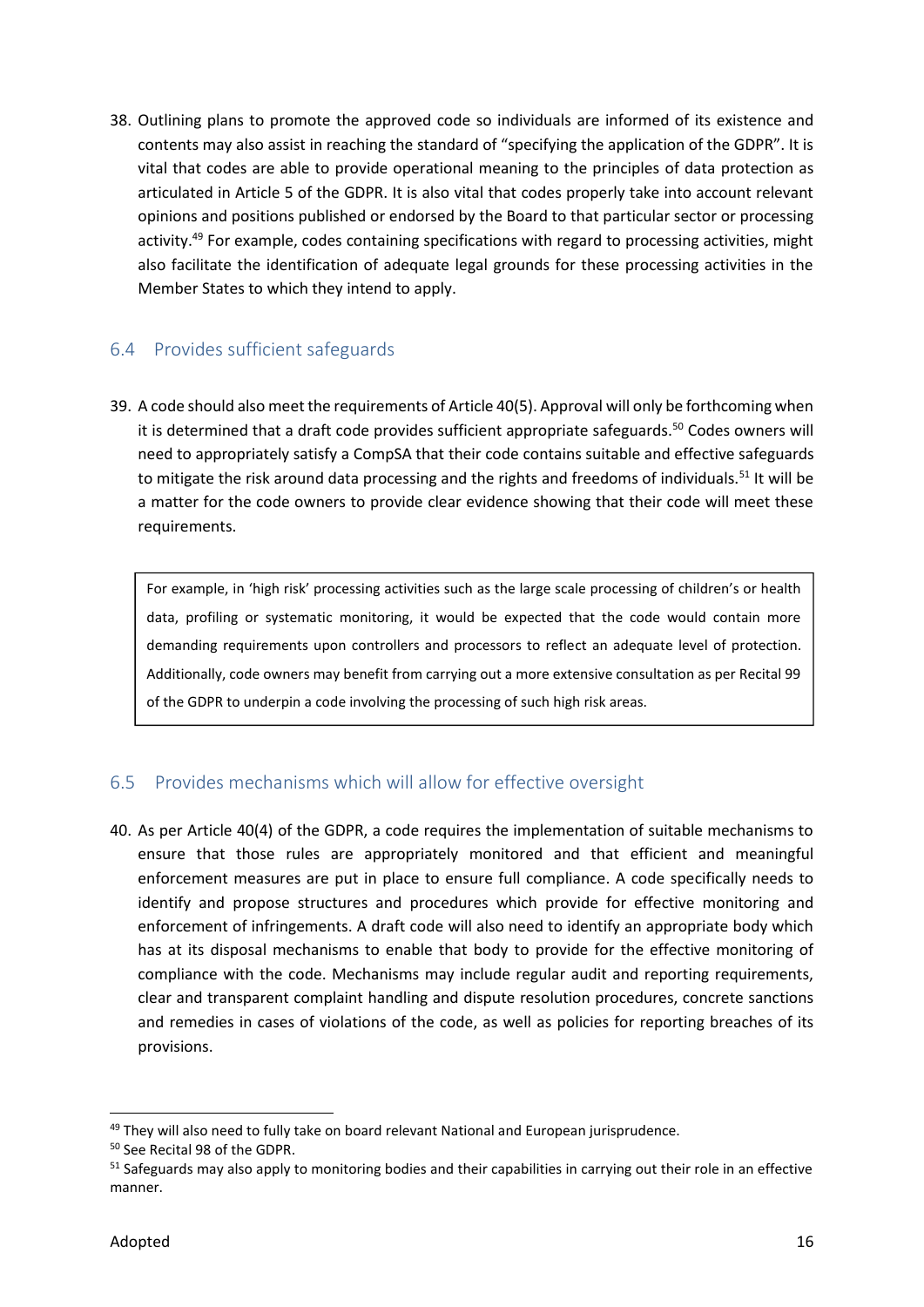41. A draft code will be required to have a monitoring body where it involves processing carried out by non-public authorities and bodies. In essence, a code must not only consider the contents of rules applicable to that sector's processing activity, but it must also implement monitoring mechanisms which will ensure the effective application of those rules. A draft code could successfully propose a number of different monitoring mechanisms where there are multiple monitoring bodies to carry out effective oversight. However, all proposed monitoring mechanisms as to how to give effect to adequate monitoring of a code will need to be clear, suitable, attainable, efficient and enforceable (testable). Code owners will need to set out the rationale and demonstrate why their proposals for monitoring are appropriate and operationally feasible.<sup>52</sup>

# 7 SUBMISSION, ADMISSIBILITY AND APPROVAL53 (NATIONAL CODE)

### 7.1 Submission

 42. Code owners should formally submit their draft Code in either an electronic or written (printed/hard copy) format to the CompSA.<sup>54</sup> The CompSA will revert to the code owners acknowledging receipt of the submission, and proceed to carry out a review as to whether the draft code meets the admissibility criteria as set out above<sup>55</sup> before proceeding to carry out a full evaluation of its contents.

### 7.2 Admissibility of a Code

- 43. If the draft Code is not accepted on the basis of failing to meet the criteria for admissibility<sup>56</sup> the CompSA will respond to the code owners in writing outlining the basis for its decision. The process would come to an end on this basis and a new submission would be required to be made by the code [owners.57](https://owners.57)
- 44. If the draft code meets the criteria set out above, the CompSA should write to the code owners with confirmation that it will proceed to the next stage of the process and assess the draft code's content in accordance with the relevant procedures provided under national law.

### 7.3 Approval

<sup>&</sup>lt;sup>52</sup> The Article 29 Working Party document "Judging industry self-regulation: when does it make a meaningful contribution to the level of data protection in a third country?" WP7 adopted 14 January 1998 is also an informative document providing further insight into assessing the value of a code and the general grounds required for it to be effective. It is recommended that this document is also considered (where relevant) when formulating a code.

<sup>&</sup>lt;sup>53</sup> Including amending and extending codes previously approved.

<sup>&</sup>lt;sup>54</sup> Obviously such an authority will be the National SA for the members to whom the code applies. It is also important that code owners clearly stipulate to the CompSA that they are formally submitting a draft Code for approval and that they clearly indicate the jurisdictional scope of the code. Also please note Appendix 1 in relation to the distinction between national and transnational codes.

<sup>55</sup> See also Appendix 3 checklist.

<sup>56</sup> *Ibid*

 $57$  It is worth noting that refusal at this stage of the approval process will most likely be based on general or procedural preliminary requirements rather than substantive or core issues associated with the provisions of the draft code.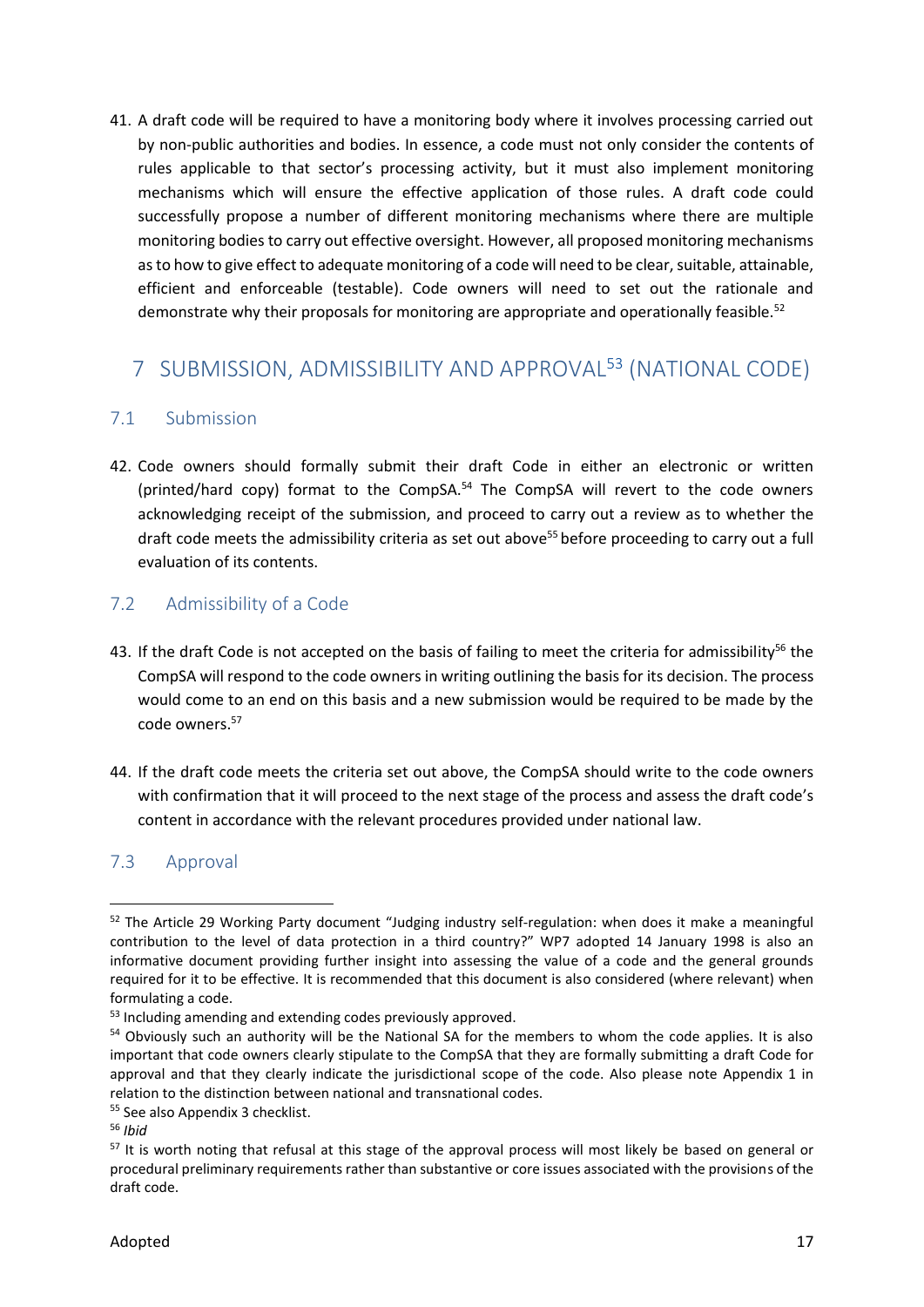- 45. Unless a specific timeline is prescribed under national law, the CompSA should draft an opinion within a reasonable period of time and it should keep the draft owners regularly updated on the process and indicative timelines. The opinion should outline the basis for its decision in line with the criteria for approval as outlined above.<sup>58</sup>
- 46. If the decision made by the CompSA is to refuse approval, then the process will be completed and it will be a matter for the code owners to assess the findings of the opinion and reconsider the draft code on that basis. It would also be necessary for the code owners to formally re-submit an updated draft code at a later stage, if they choose to do so.
- 47. If the CompSA approves a draft code, it will be necessary for it to register and publish the code (via its website and/or other appropriate methods of communication).<sup>59</sup> Article 40(11) also requires the Board to make publicly available all approved codes.

# 8 SUBMISSION, ADMISSIBILITY AND APPROVAL<sup>60</sup> (TRANSNATIONAL CODE)

### 8.1 Submission

 48. Code owners should formally submit their draft code in either an electronic or written format to a CompSA which will act as the principal authority for the approval of the code.<sup>61</sup> The CompSA will revert to the code owners acknowledging receipt of the documentation and proceed to carry out a review as to whether the draft code meets the requirements as set out above $^{62}$  before proceeding to carry out a full evaluation of its contents. The CompSA will immediately notify all other supervisory authorities of the submission of a code and provide the salient details which will allow for ease of identification and reference. All supervisory authorities should confirm by return whether they are concerned SAs as per Article 4(22) (a) and (b) of the GDPR.<sup>63</sup>

### 8.2 Admissibility of a Code

 49. If the draft code is not accepted on the basis of failing to meet the admissibility criteria set out above, the CompSA will write to the code owners outlining the basis for its decision. The process

<sup>&</sup>lt;sup>58</sup> By doing so the CompSA can provide helpful feedback to code owners if they choose to review, amend and resubmit a draft code at a future date.

<sup>59</sup> As per Article 40(6) of the GDPR.

 $60$  Including amending and extending codes previously approved.

 $61$  This should be read in the context of the procedure outlined below.

<sup>&</sup>lt;sup>62</sup> See also Appendix 3 checklist.

 $63$  This is important as it is envisaged that co-reviewers of the draft code would be supervisory authorities which are concerned by the processing of personal data because the controller or processor is established on the territory of the Member State of that supervisory authority or because "data subjects residing in the Member State of that supervisory authority are substantially affected or likely to be substantially affected by the processing".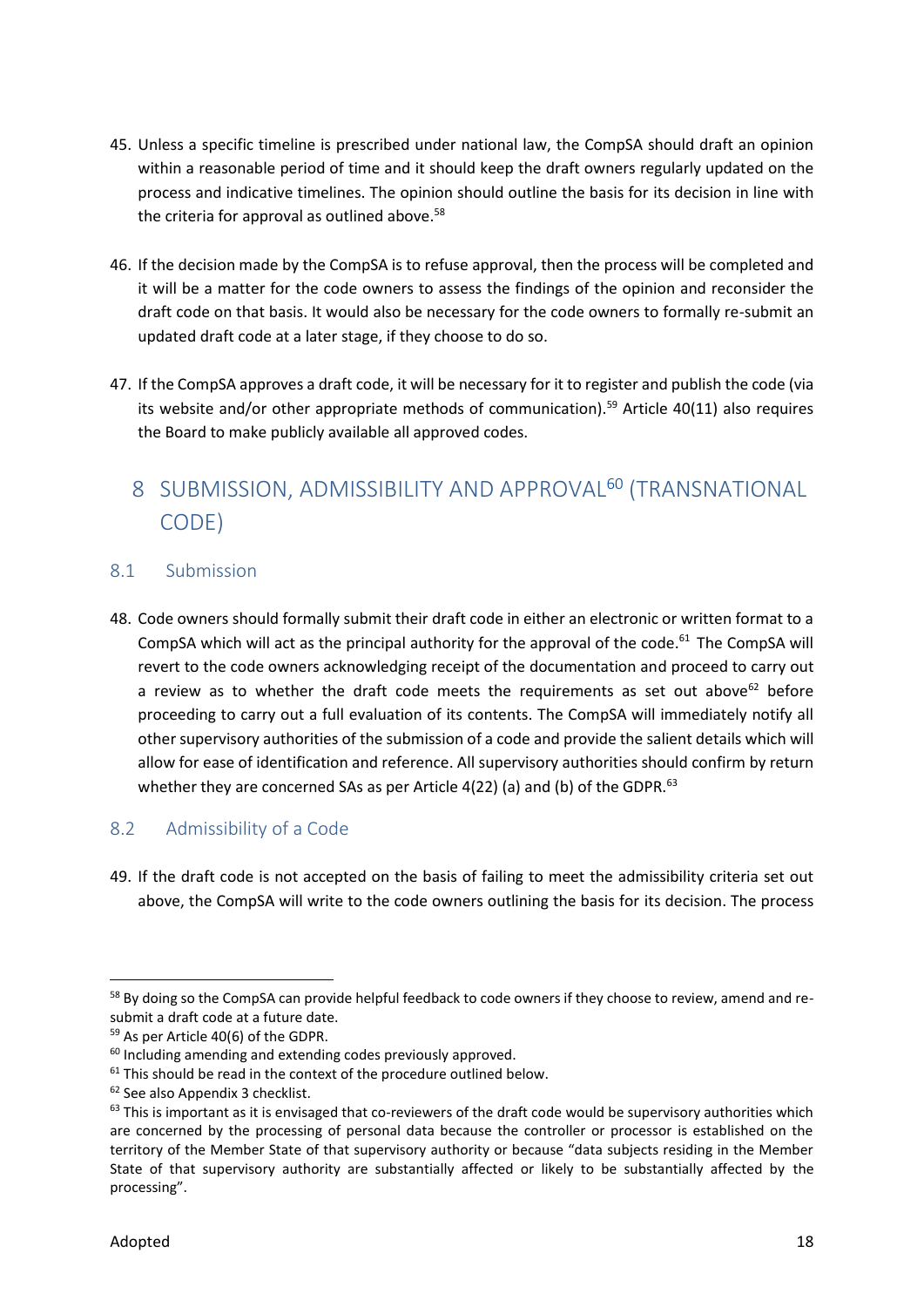will come to an end on this basis and a new submission would be required to be made by the code owners.<sup>64</sup> The CompSA will also issue a notification updating all concerned SAs of the position.

 50. If the draft code is accepted by the CompSA on the basis of meeting the admissibility criteria, the CompSA should write to the code owners with confirmation that they will proceed to the next stage of the process and assess the draft code's content. This will trigger the following informal cooperation procedure in respect of assessing the code for approval.

### 8.3 Cooperation

- 51. The CompSA will issue a notification updating all SAs<sup>65</sup> of the position, identifying concerned SAs and they will make a request seeking, on a voluntary basis, a maximum of two co-reviewers to assist with the substantive assessment of the draft code. The appointment of co-reviewers will be made on a first come basis.<sup>66</sup> The role of co-reviewers will be to assist the CompSA in assessing the draft code. Once the co-reviewers are confirmed, comments from them on the content of the code should be provided within thirty days from their confirmation as co-reviewers. These comments will then be considered by the CompSA when carrying out its assessment for approval. As per Article 40(7) of the GDPR, the CompSA will make the final determination as to whether the draft decision should be submitted to the Board as per Articles 63 and 64 of the GDPR.<sup>67</sup>
- 52. The CompSA should aim to arrive at a decision within a reasonable period of time, and it should keep the code owners regularly updated on the progress and indicative timelines. It should outline the basis for its decision (to refuse or to approve a code) in line with the general grounds for approval and communicate that decision in a timely manner to the code owners.

### 8.4 Refusal

 53. If the decision made by the CompSA is to refuse referring a draft code to the Board the process will come to an end and it will be a matter for the code owners to analyse the findings of the decision and reconsider revising their draft code. It would also be necessary for the code owners to resubmit the code for an approval at a later stage, if they choose to do so. The CompSA should also notify all concerned SAs of its position and reasons for refusing to approve a code.

### 8.5 Preparation for submission to the Board

 54. If the CompSA aims to approve the draft code, before submission to the EDPB, the CompSA will circulate its draft approval to all concerned SAs. All concerned SAs will have 30 days to respond

<sup>&</sup>lt;sup>64</sup> It is worth noting that refusal at this stage of the approval process will most likely be based on general or procedural preliminary requirements rather than substantive or core issues associated with the provision of the draft code.

 $65$  Concerned SAs should be identifiable from the scope of the draft code.

<sup>&</sup>lt;sup>66</sup> This request will remain open for ten working days. While co-reviewers are being identified, the CompSA will proceed with the assessment. As a rule, the CompSA will consult two co-reviewers whenever 14 Member States or more are concerned by the code. Under this threshold it is possible to have one or two co-reviewers depending on the specific case.

 $67$  This can only occur where the CompSA aims to approve the draft code. See Article 40(7) and Article 64(1).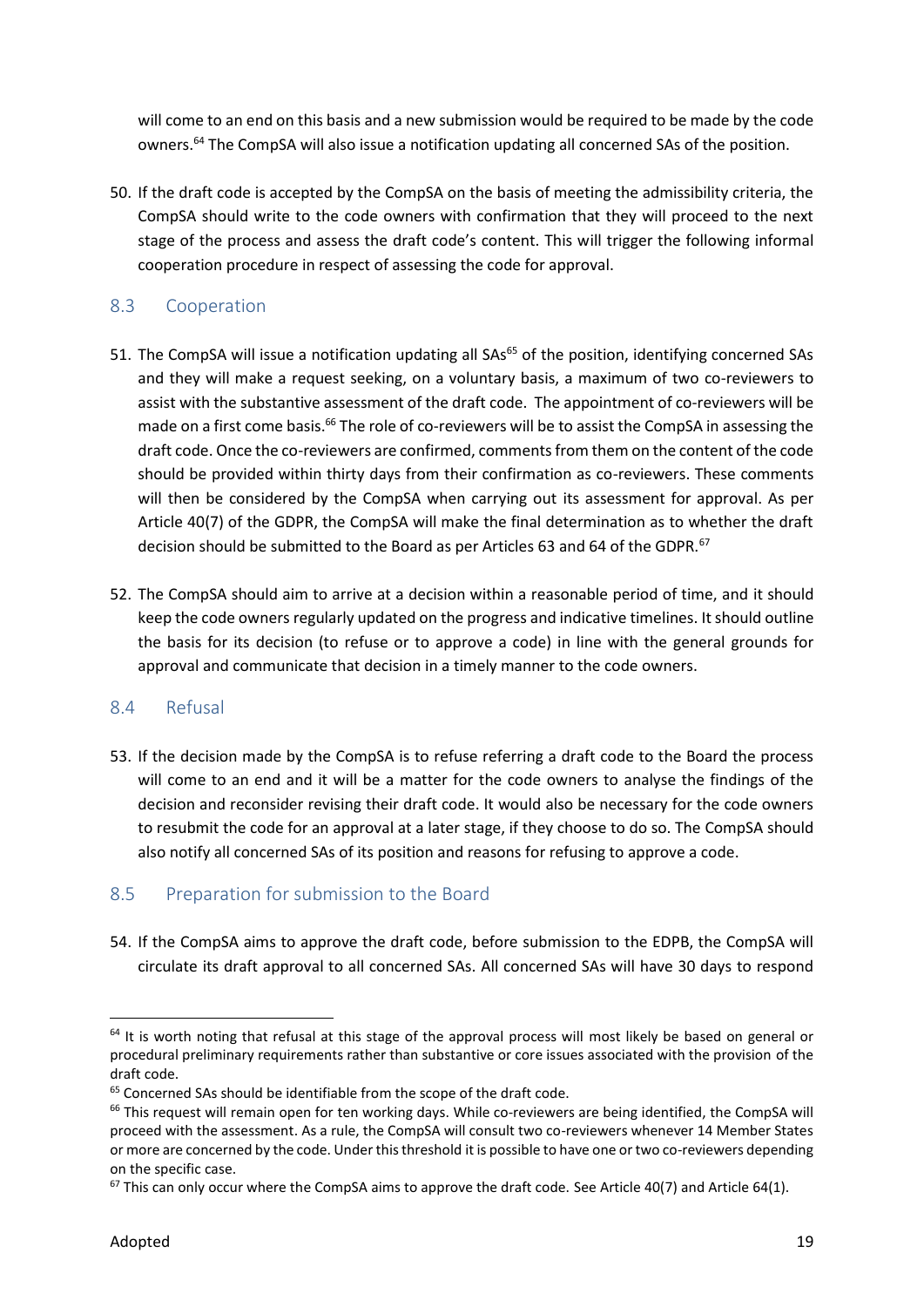and any significant issues could be brought to the relevant EDPB subgroup for discussion. If the concerned SAs do not respond, the code will proceed to the next stage of the process.

### 8.6 The Board

- 55. If the decision is to refer the matter to the Board as per Article 40(7) of the GDPR. The CompSA will communicate that decision to all supervisory authorities as per the consistency mechanisms procedure.<sup>68</sup> The CompSA will also refer the matter to the Board in line with its rules of procedure and Article 40(7) of the GDPR.
- 56. Under Article 64 the Board shall issue an opinion pertaining to matters outlined in Article 40(7) of the GDPR.<sup>69</sup> The Rules of Procedure of the Board together with the provisions of Article 64 will apply to the Board and the CompSA when conducting an assessment and communicating a decision on the approval of transnational codes.

### 8.7 Approval

 57. The opinion of the Board will be communicated to the CompSA as per Article 64(5) of the GDPR and it will be a matter for the CompSA as to whether it will maintain or amend its draft decision as per Article 40(5).<sup>70</sup> An Opinion of the Board may also be submitted to the Commission pursuant to Article 40(8) and the Board, under Article 40(11), will collate all approved transnational codes and make them publicly available.

### 9 ENGAGEMENT

 58. It is important to note that the assessment process should not serve as an opportunity to further consult on the provisions of the submitted code with the CompSA. The CompSA is tasked, under Article 40(5), to provide an opinion on whether the draft code complies with the GDPR.<sup>71</sup> As such, the communication envisaged between the CompSA and the code owners during this stage of the process will be primarily for the purposes of clarification and to assist in carrying out an evaluation under Article 40 and 41. It is anticipated that code owners will liaise, as appropriate, with supervisory authorities in advance of submitting their draft code for approval. In principle, the approval stage of the process should not invite further consultation by the code owners on particular provisions in the draft code nor should it allow for an extended assessment whereby amendments are continually submitted to the CompSA. It is also imperative that code owners are available to provide answers on points of clarification in respect of their draft code and that they are capable of doing so within a reasonable period of time. It is important that the code owners are prepared and organised to address queries in an efficient and able manner. It is recommended that a single or dedicated point of contact is provided to the CompSA. It will be at the discretion of

 $68$  See Article 64(4) of the GDPR according to which the views of other supervisory authorities concerned should be presented along with the draft CompSA decision.

 $69$  See task of Board as per Article 70 (1)(x) of the GDPR.

 $^{70}$  See Article 64(7) and note the procedures invoked if a CompSA disagrees with the Board's opinion as per Article 64(8) of the GDPR.

<sup>&</sup>lt;sup>71</sup> The CompSA may also advise and, where relevant, make recommendations to code owners in relation to the content and format of its draft code.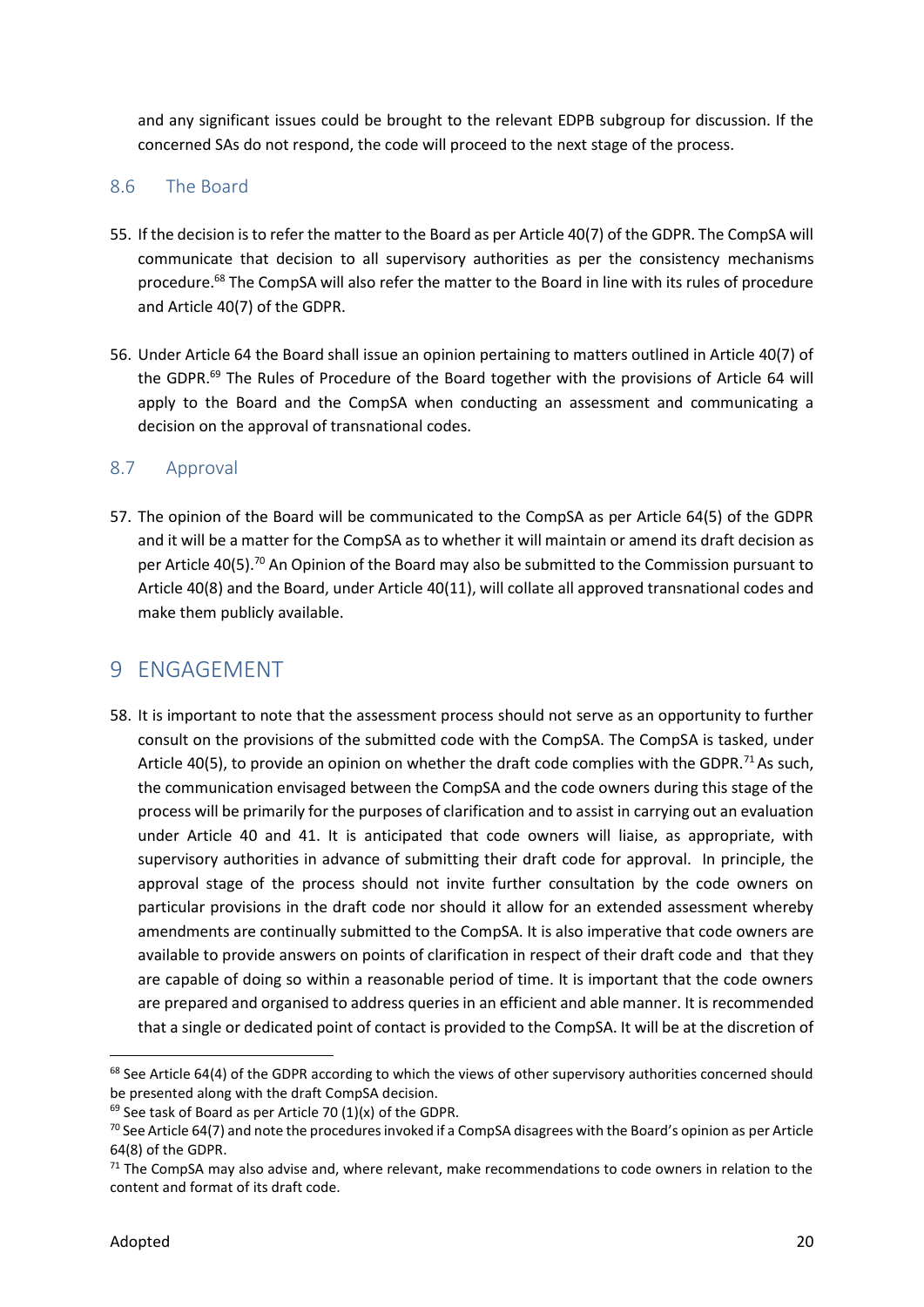the CompSA as to whether it needs further information before making its decision on the draft code and it will also have discretion to determine the manner of any communication between the parties. For the purposes of continuity, the CompSA will also remain as the principal point of contact during the entire approval process for transnational codes.

# 10 THE ROLE OF THE COMMISSION

 59. The Commission may decide by way of an implementing Act that an approved transnational code will have general validity within the Union and shall ensure appropriate publicity if it were to do so.72

# 11 MONITORING OF A CODE

- 60. In order for a code (national or transnational) to be approved, a monitoring body (or bodies), must be identified as part of the code and accredited by the CompSA as being capable of effectively monitoring the code.<sup>73</sup> The CompSA will submit its draft requirements for accreditation of a monitoring body to the Board pursuant to the consistency mechanism referred to in Article 63 of the GDPR. Once approved by the Board the requirements can then be applied by the CompSA to accredit a monitoring body.
- 61. The GDPR does not define the term 'accreditation'. However, Article 41(2) of the GDPR outlines general requirements for the accreditation of the monitoring body. There are a number of requirements which should be met in order to satisfy the CompSA to accredit a monitoring body. Code owners will need to explain and demonstrate how their proposed monitoring body meets the requirements set out in Article 41(2) to obtain accreditation.
- 62. The GDPR provides flexibility around the type and structure of a monitoring body to be accredited under Article 41. Code owners may decide to use external or internal monitoring bodies provided that in both cases the relevant body meets the accreditation requirements of Article 41(2) as outlined in the eight requirements listed below.

# 12 ACCREDITATION REQUIREMENTS FOR MONITORING BODIES

### 12.1 Independence

 63. The code owners will need to demonstrate that the body concerned is appropriately independent in relation to its impartiality of function from the code members and the profession, industry or sector to which the code applies. Independence could be evidenced through a number of areas

 $72$  See Article 40(9) and Article 40(10). Such a decision would also permit controllers and processors that are not subject to the GPDR to make binding and enforceable commitments regarding a validated code (See Article 40(3)). This would allow data transfers to third countries or international organisations on the basis that appropriate safeguards are in place and rights and effective legal remedies are available for data subjects (See also Article 46(1) and 46(2)(e)).

 $^{73}$  GDPR Article 41 (1). Also note that Article 41 does not apply to public authorities or bodies.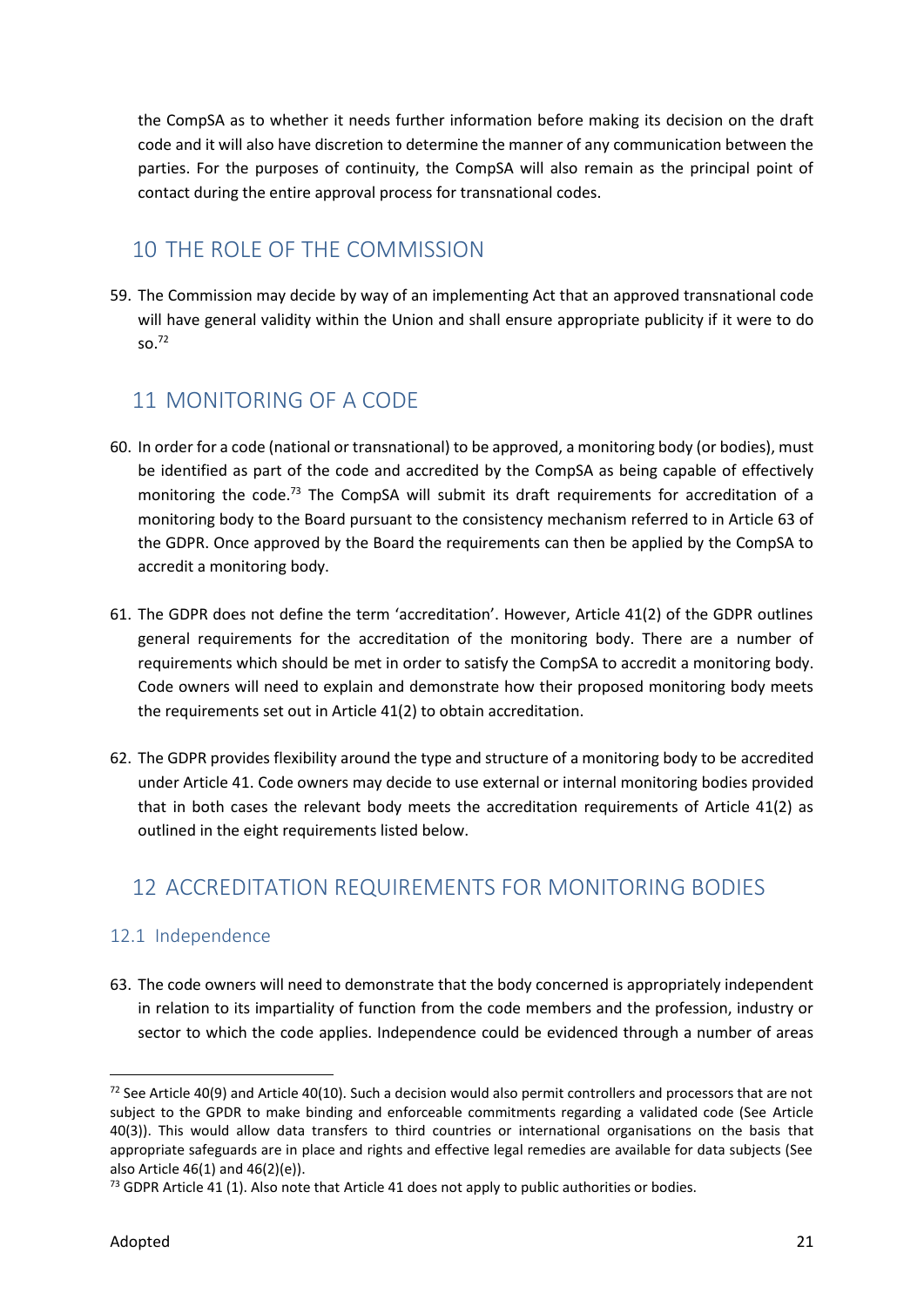such as the monitoring body's funding, appointment of members/staff, decision making process and more generally in terms of its organisational structure. These are considered in more detail below.

- 64. There are two main models of monitoring which could be used by code owners for fulfilling the monitoring body requirements: external and internal monitoring body. There is some flexibility within these two types of monitoring approaches and different versions could be proposed which are appropriate given the context for the code. Examples of internal monitoring bodies could include an *ad hoc* internal committee or a separate, independent department within the code owner. It will be for the code owners to explain the risk management approach with regard to its impartiality and independence.
- 65. For instance, where an internal monitoring body is proposed, there should be separate staff and management, accountability and function from other areas of the organisation. This may be achieved in a number of ways, for example, the use of effective organisational and information barriers and separate reporting management structures for the association and monitoring body. Similar to a data protection officer, the monitoring body should be able to act free from instructions and shall be protected from any sort of sanctions or interference (whether direct or indirect) as a consequence of the fulfilment of its task.
- 66. Independence could require that an external counsel or other party having participated in the drafting of the code of conduct, would need to demonstrate that there were appropriate safeguards in place to sufficiently mitigate a risk of independence or a conflict of interest. The monitoring body would need to provide evidence as to the appropriateness of the mechanisms which would satisfactorily identify and mitigate such risks.<sup>74</sup> A monitoring body will need to identify risks to its impartiality on an ongoing basis, such as its activities or from its relationships. If a risk to impartiality is identified, the monitoring body should demonstrate how it removes or minimises such risk and uses an appropriate mechanism for safeguarding impartiality.
- 67. Independence could also be demonstrated by showing full autonomy for the management of the budget and other resources, in particular in cases where the monitoring body is internal. A monitoring body would also need to be able to act independently in its choice and application of sanctions against a controller or processor adhering to the code. In essence, the body - either internal or external - will need to act independently from code owners and members within the scope of the code in performing its tasks and exercising its powers.

### 12.2 Conflict of interest<sup>75</sup>

 68. It will need to be demonstrated that the exercise of the monitoring body's tasks and duties do not result in a conflict of interests. As such, code owners will need to demonstrate that the proposed monitoring body will refrain from any action that is incompatible with its tasks and duties and that

<sup>&</sup>lt;sup>74</sup> The context for the code will determine the approach to take. For example, a proposal where there is an adequate separation of duties, whereby the monitoring body personnel did not write, pilot or test the code may suffice.

 $75$  Impartiality of function, i.e. the ability to act autonomously.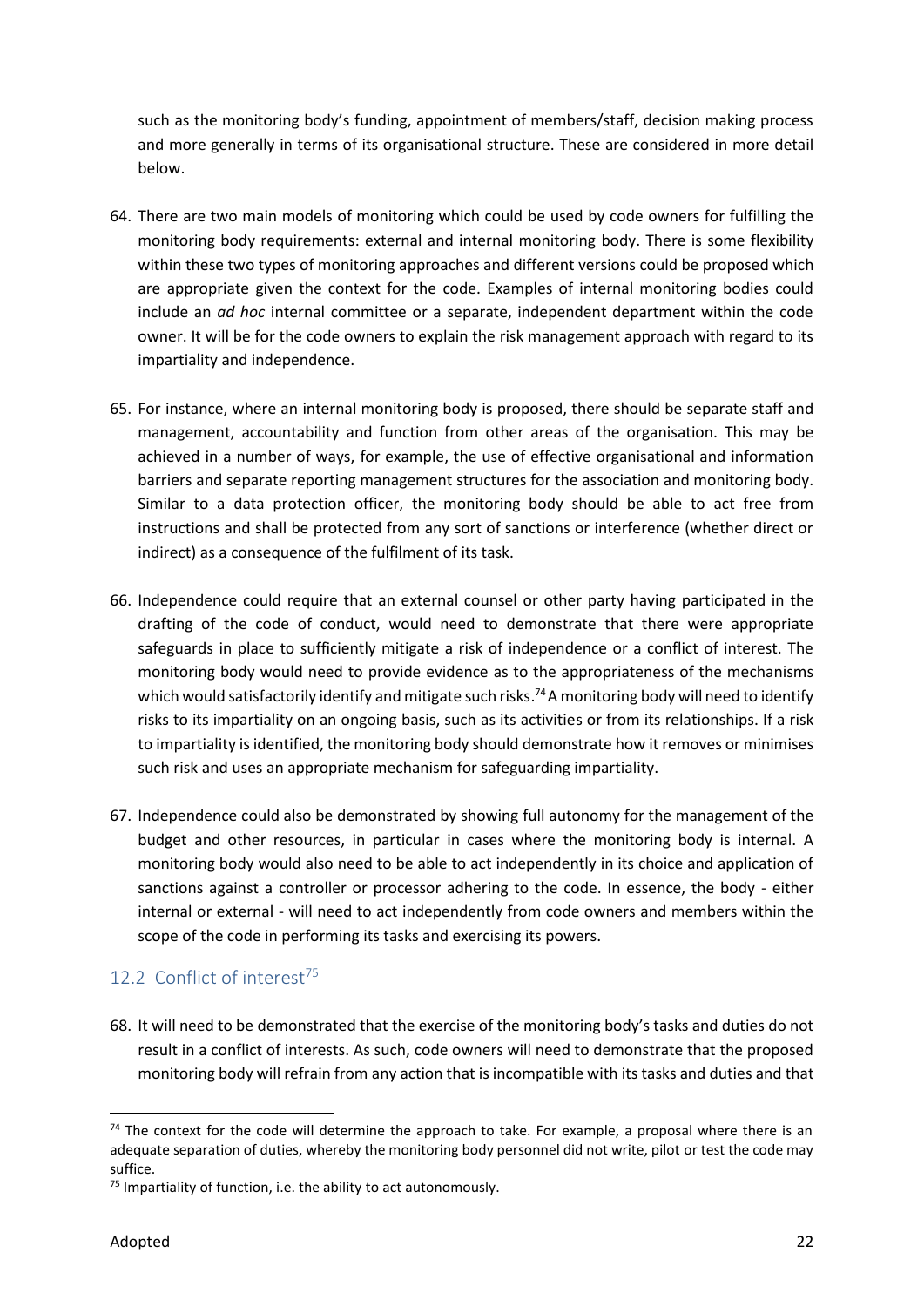safeguards are put in place to ensure that will not engage with an incompatible occupation. Similarly, the monitoring body must remain free from external influence, whether direct or indirect, and shall neither seek nor take instructions from any person, organisation or association. The body should have its own staff which are chosen by them or some other body independent of the code and it should be subject to the exclusive direction of those bodies only. In the case of an internal monitoring body, it shall be protected from any sort of sanctions or interference (whether direct or indirect) by the code owner, other relevant bodies,<sup>76</sup> or members of the code as a consequence of the fulfilment of its tasks.

### 12.3 Expertise

 69. The code owners will need to be able to demonstrate that the monitoring body has the requisite level of expertise to carry out its role in an effective manner. As such, the submission will need to include details as to the knowledge and experience of the body in respect of data protection law as well as of the particular sector or processing activity. For example, being able to point to previous experience of acting in a monitoring capacity for a particular sector may assist in meeting this requirement. Furthermore, an in-depth understanding of data protection issues and expert knowledge of the specific processing activities which are the subject matter of the code will be welcomed. The staff of the proposed monitoring body should also have appropriate operational experience and training for carrying out the monitoring of compliance such as in the field of auditing, monitoring, or quality assurance activities.

### 12.4 Established procedures and structures

- 70. A monitoring body will also need to have appropriate governance structures and procedures which allow it to adequately:
	- assess for eligibility of controllers and processors to apply the code;
	- $\int$  to monitor compliance with its provisions; and
	- $\int$  to carry out reviews of the code's operation.
- 71. Comprehensive vetting procedures should be drafted which adequately assess the eligibility of controllers and processors to sign up to and comply with the code. It should also ensure that the provisions of the code are capable of being met by the controllers and processors.
- 72. Procedures and structures to actively and effectively monitor compliance by members of the code will be required. These could include random or unannounced audits, annual inspections, regular reporting and the use of questionnaires.<sup>77</sup>The monitoring procedures can be designed in different ways as long as they take into account factors such as the risks raised by the data processing in scope of the code, complaints received or specific incidents and the number of members of the code etc. Consideration could be given to the publication of audit reports as well as to the findings of periodic reporting from controllers and processors within the scope of the code.

<sup>&</sup>lt;sup>76</sup> Bodies who represent categories of controllers or processors.

 $^{77}$  This could also help prevent a situation whereby members are monitored repeatedly while others are not.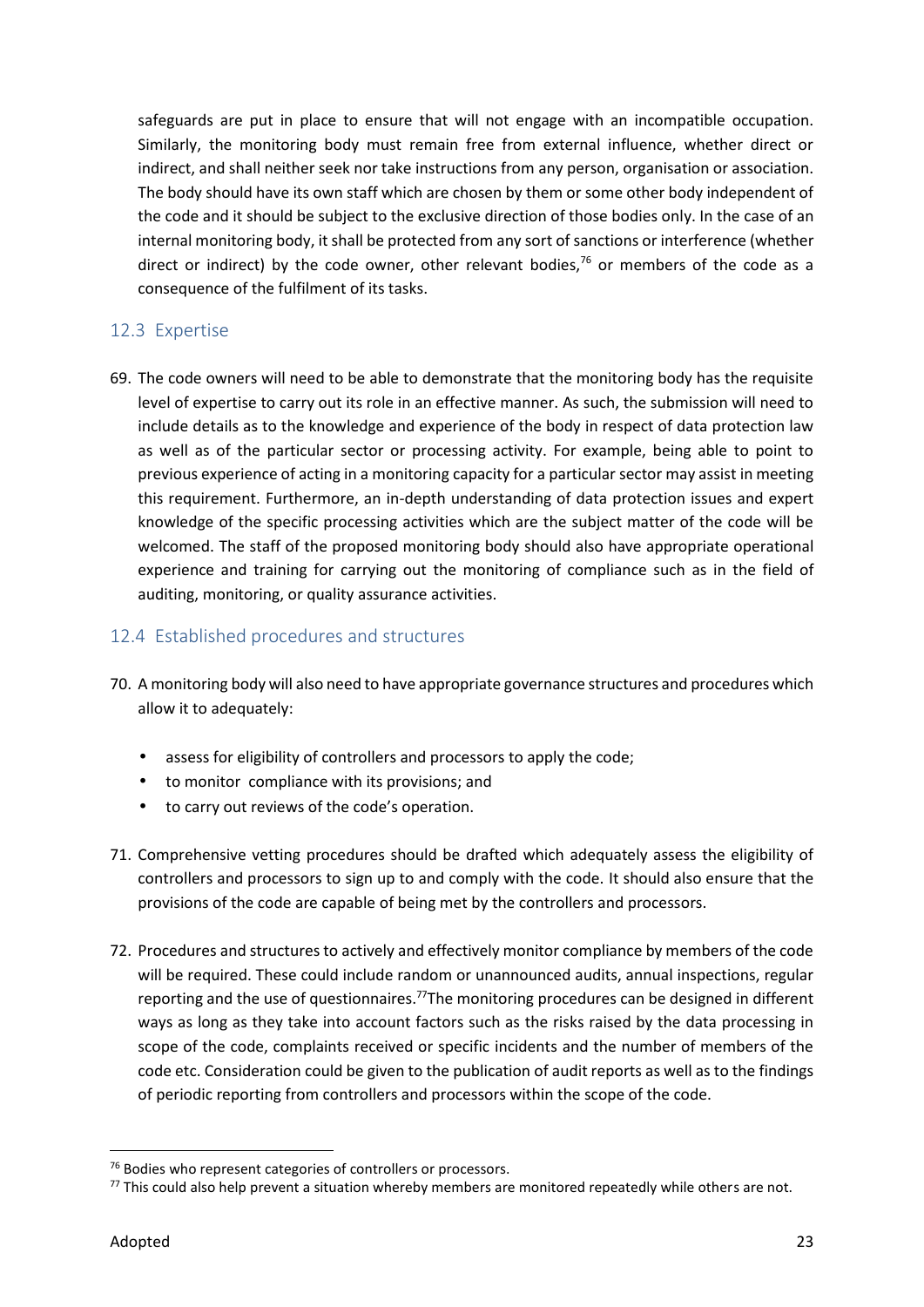73. Code owners will also need to demonstrate that the proposed monitoring body have adequate resources and staffing to carry out its tasks in an appropriate manner. Resources should be proportionate to the expected number and size of code members, as well as the complexity or degree of risk of the relevant data processing.

### 12.5 Transparent complaints handling

 74. A monitoring body will need to establish effective procedures and structures which can deal with complaints handling in an impartial and transparent manner. As such, it needs to have a publicly accessible complaints handling process which is sufficiently resourced to manage complaints and to ensure that decisions of the body are made publicly available.

For example, evidence of a complaints handling procedure could be a described process to receive, evaluate, track, record and resolve complaints. This could be outlined in publicly available guidance for the code so that a complainant can understand and follow the complaints process. Furthermore, the independence of such processes could be assisted by separate operational staff and management functions in the monitoring body.

- 75. Monitoring bodies should also have effective procedures to ensure compliance with the code by controllers or processors. An example would be to give the monitoring body powers to suspend or exclude a controller or processor from the code when it acts outside the terms of the code (i.e. corrective measures).
- 76. If a code member breaks the rules of the code, the monitoring body is obliged to take immediate suitable measures. The aim of suitable corrective measures will be to stop the infringement and to avoid future recurrence. Such remedial actions and sanctions could include such measures ranging from training to issuing a warning, report to the Board of the member, a formal notice requiring the implementation of specific actions within a specified deadline, temporary suspension of the member from the code until remedial action is taken to the definitive exclusion of such member from the code. These measures could be publicised by the monitoring body, especially where there are serious infringements of the code.
- 77. Where required, the monitoring body should be able to inform the code member, the code owner, the CompSA and all concerned SAs about the measures taken and its justification without undue delay.<sup>78</sup> Moreover, in the case where a Lead Supervisory Authority (LSA)<sup>79</sup> for a transnational code member is identifiable, the monitoring body should also appropriately inform the LSA as to its actions.

### 12.6 Communication with the competent supervisory authority

 $^{78}$  If the monitoring is carried out by a body outside the association/body that submits the code of conduct, the code owner should also be informed.

<sup>&</sup>lt;sup>79</sup> Pursuant to Art. 56 of the GDPR.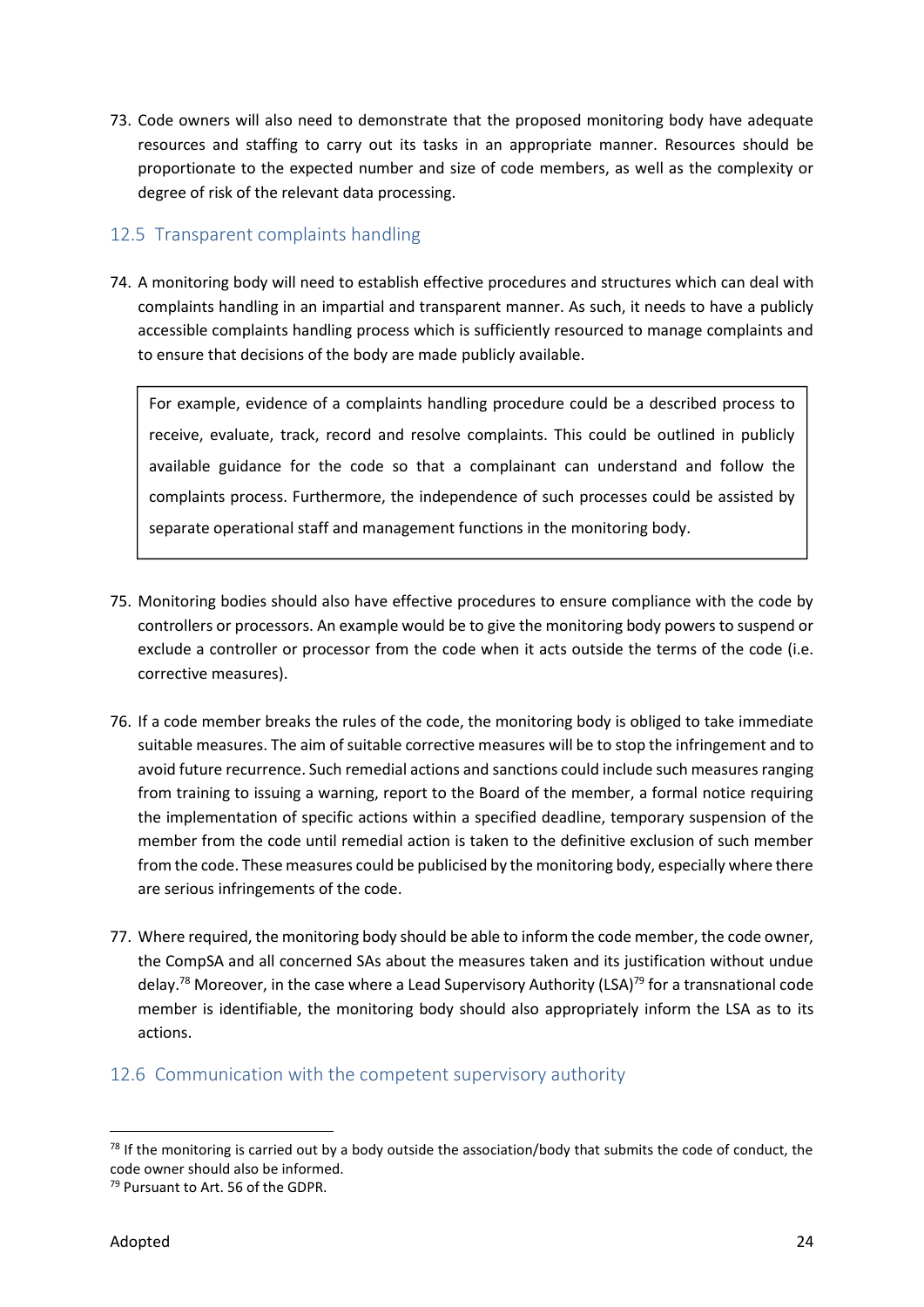- 78. A proposed monitoring body framework needs to allow for the effective communication of any actions carried out by a monitoring body to the CompSA and other supervisory authorities in respect of the code. This could include decisions concerning the actions taken in cases of infringement of the code by a code member, providing periodic reports on the code, or providing review or audit findings of the code.<sup>80</sup>
- 79. In addition, it will need to ensure that the supervisory authority is not prejudiced or impeded in its role. For example, a code which proposes that its members can unilaterally approve, withdraw or suspend a monitoring body without any notification and agreement with the CompSA would be in contravention of Article 41(5) of the GDPR.

### 12.7 Review Mechanisms

 80. A code will need to set out appropriate review mechanisms to ensure that the code remains relevant and continues to contribute to the proper application of the GDPR. Review mechanisms should also be put in place to adapt to any changes in the application and interpretation of the law or where there are new technological developments which may have an impact upon the data processing carried out by its members or the provisions of the code.

### 12.8 Legal status

 81. The proposed monitoring body (whether internal or external) and related governance structures will need to be formulated in such a manner whereby the code owners can demonstrate that the monitoring body has the appropriate standing to carry out its role under Article 41(4) and is capable of being fined as per Article 83(4)(c) of the GDPR.

# 13 APPROVED CODES

- 82. Clearly the nature and content of the code will determine the roles of the relevant stakeholders in terms of ensuring compliance with the code and the GDPR. However, the CompSA will continue to have a role in ensuring the code remains fit for purpose.
- 83. The CompSA will therefore work closely with the monitoring body in terms of the reporting requirements arising from the code. The monitoring body will act as the lead contact and coordinator in terms of any issues which may arise in relation to the code.
- 84. The CompSA would also approve any further amendments or extensions to the code and accredit any new monitoring bodies.<sup>81</sup> As per Article 40(5) of the GDPR, any amendment or extension of an existing code will also have to be submitted a CompSA in line with the procedures outlined in this document.

<sup>&</sup>lt;sup>80</sup> See Article 41(4).

 $81$  Amendments requiring approval, for example, could include adding a new code rule, but not updating a reference to the name of an organisation, or other minor changes that do not impact on the operation of the code.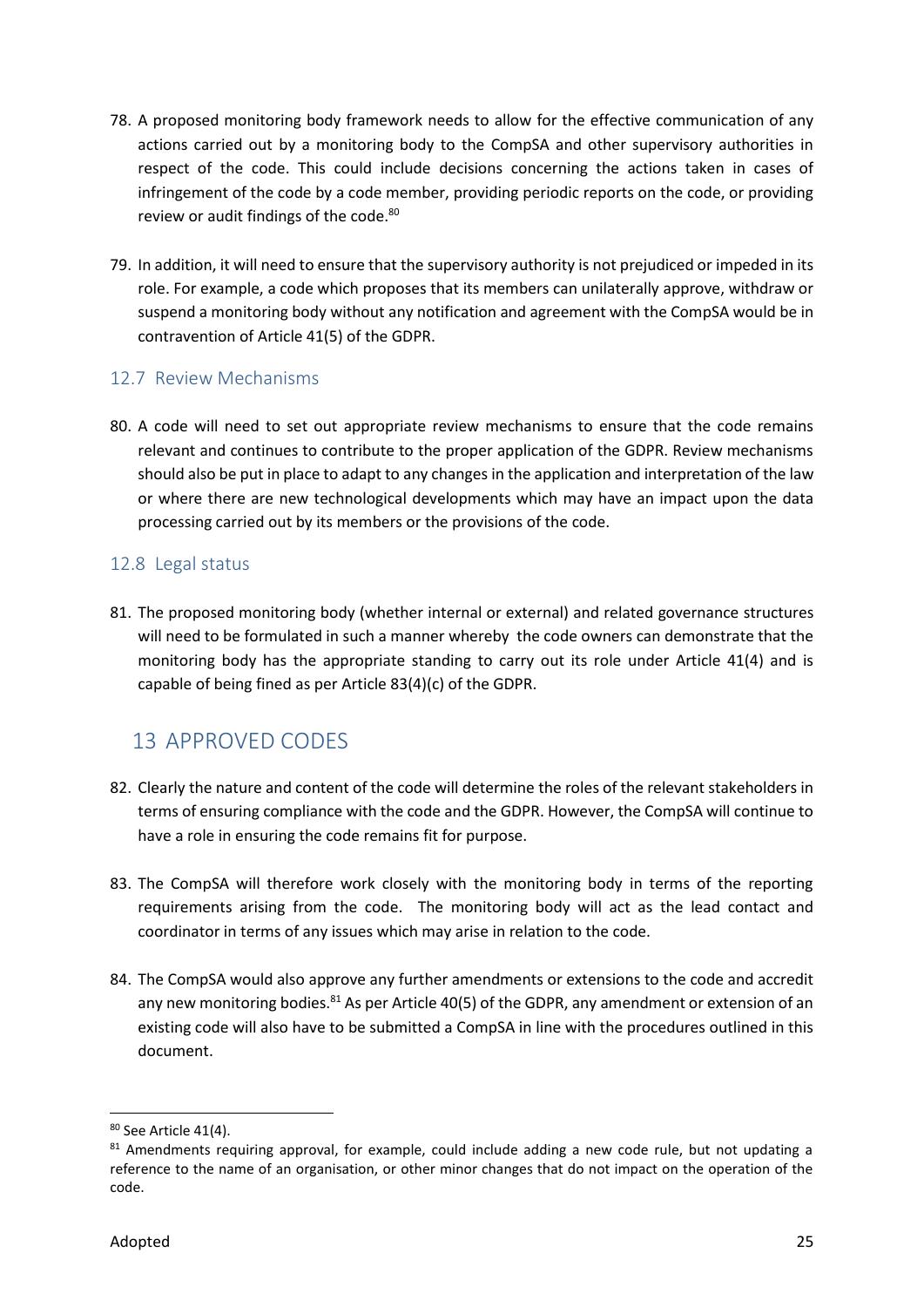# 14 REVOCATION OF A MONITORING BODY

- 85. When a monitoring body does not comply with applicable provisions of the GDPR, a CompSA will also have the powers to revoke the accreditation of a monitoring body under Article 41(5).<sup>82</sup> It is important that the code owner sets out in the Code suitable provisions to address a revocation scenario.
- 86. However, the consequences of revoking the accreditation of the sole monitoring body for a code may result in the suspension, or permanent withdrawal, of that code due to the loss of the required compliance monitoring. This may adversely affect the reputation or business interests of code members, and may result in a reduction of trust of data subjects or other stakeholders.
- 87. Where circumstances permit, revocation should only take place after the CompSA has given the monitoring body the opportunity to urgently address issues or make improvements as appropriate within an agreed timescale. In cases which involve transnational codes, the CompSA should, before agreeing to setting parameters with the monitoring body to address the issues raised, liaise with concerned SAs on the matter. The decision to revoke a monitoring body should also be communicated to all concerned SAs and the Board (for the purposes of Article 40(11)).

# 15 PUBLIC SECTOR CODES

 88. Article 41(6) of the GDPR provides that the monitoring of approved codes of conduct will not apply to processing carried out by public authorities or bodies.<sup>83</sup> In essence, this provision removes the requirement for an accredited body to monitor a code. This exemption does not in any way dilute the requirement for the implementation of effective mechanisms to monitor a code. This could be achieved by adapting existing audit requirements to include monitoring of the code.

For the European Data Protection Board

The Chair

(Andrea Jelinek)

 $82$  For transnational codes, it is also essential that the CompSA should ensure that all concerned SAs will be aware of taking such an action. Similarly, for such codes, a concerned SA should also inform the CompSA in cases where a data controller (who is supposed to adopt the code) is found to be non-compliant with it, since this finding may raise concerns on the effectiveness of the monitoring body and the code.

 $83$  The classification of public sector authorities or bodies is a matter for each member state to determine.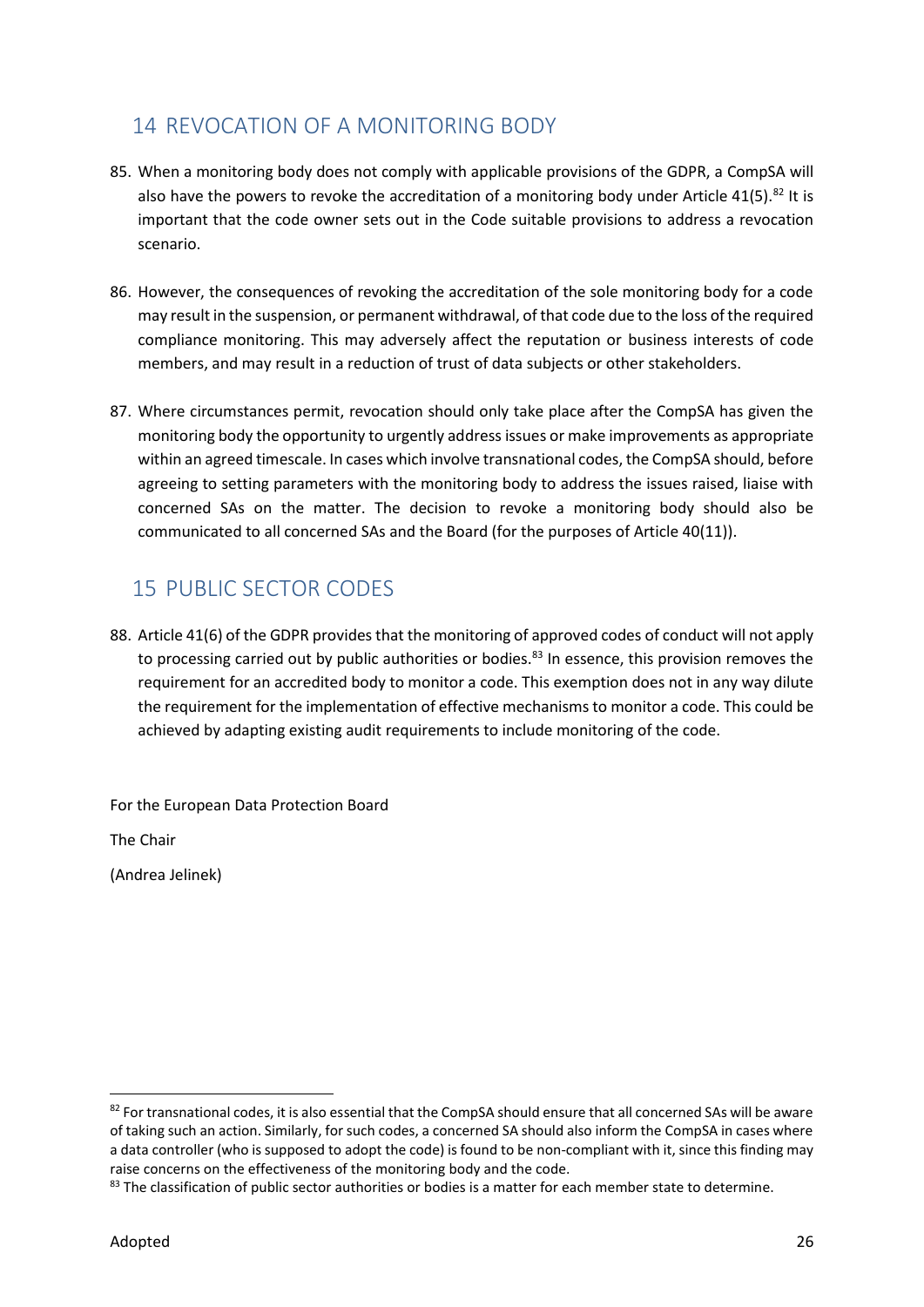# APPENDIX 1 - DISTINCTION BETWEEN NATIONAL AND TRANSNATIONAL CODES

 A transnational code refers to a code which relates to processing activities in more than one Member State. As such, a transnational code may relate to processing activities carried out by a multiplicity of controllers or processors in several Member States without necessarily amounting to 'cross-border processing' as defined in Article 4(23) of the GDPR.

 Therefore, where a code of conduct adopted by a national association in one Member State covers processing activities by its members in several Member States, it will qualify as a transnational code.

 Whereas if an association with a code approved at national level is joined by an international member that conducts cross-border processing, that member could only claim the benefit of the approved code for processing activities in the Member State which approved the code.<sup>84</sup> Mechanisms would need to be put in place to ensure that there is adequate transparency as regards the effective territorial scope of the code.

<sup>84</sup> However, using the same example, it would also be open to the code owners to consider extending the scope of the code and to seek approval for a transnational code.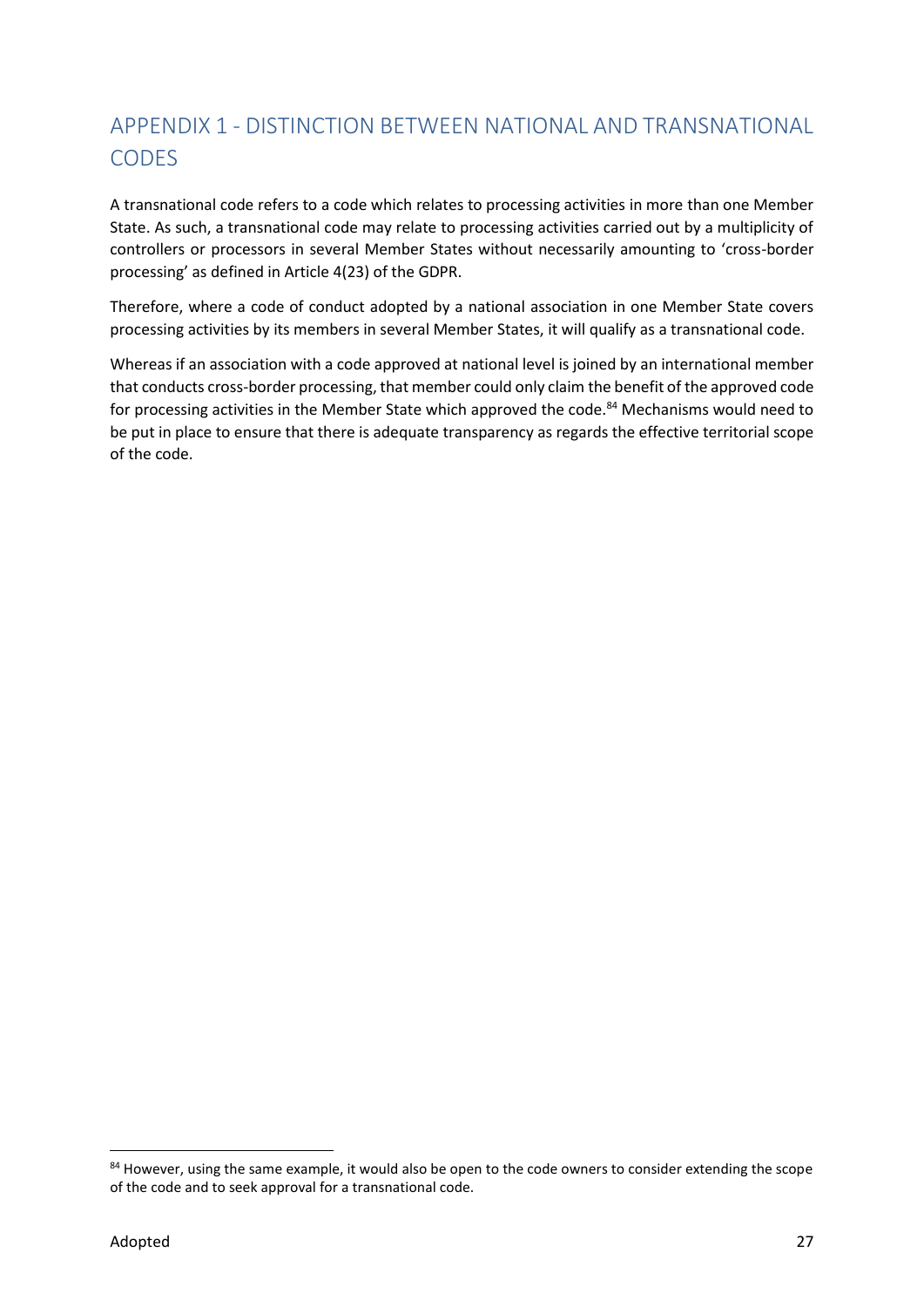# APPENDIX 2 - CHOOSING A COMPSA

 Code owners may have a choice regarding the identification of a CompSA for the purposes of seeking approval of their transnational draft code.<sup>85</sup> The GDPR does not set out specific rules for identifying the CompSA who is most appropriate to carry out an assessment of a draft code. Nevertheless, to assist code owners in identifying the most appropriate CompSA, to evaluate their code, some of the factors which could be taken into account may include the following<sup>86</sup>:

- $\int$  The location of the largest density of the processing activity or sector;
- $\int$  The location of the largest density of data subjects affected by the processing activity or sector;
- ) The location of the code owner's headquarters;
- The location of the proposed monitoring body's headquarters; or
- The initiatives developed by a supervisory authority in a specific field<sup>87</sup>;

 Whilst these factors are not prescriptive criteria, the decision of choosing a CompSA is important and should be prudently considered. <sup>88</sup> The CompSA role includes, *inter alia,* acting as a single point of contact with the code owners during the approval process, managing the application procedure in its cooperation phase, accrediting the monitoring body (if relevant) and acting as the supervisory lead in ensuring that an approved code is being monitored effectively.

<sup>85</sup> See Article 55 in conjunction with Recital 122 of the GDPR.

<sup>86</sup> This list is non-exhaustive and non-hierarchical.

<sup>87</sup> For example, a Supervisory Authority may have published a detailed and significant policy paper which directly relates to the processing activity which is the subject matter of the code.

 $^{88}$  A submission for approval of a draft code cannot be refused by a CompSA on the basis that none (or only some) of the non-exhaustive list of criteria outlined in Appendix 2 are met. It can only be refused on the basis of not meeting the criteria outlined in the Section entitled 'Admissibility of a Draft Code'.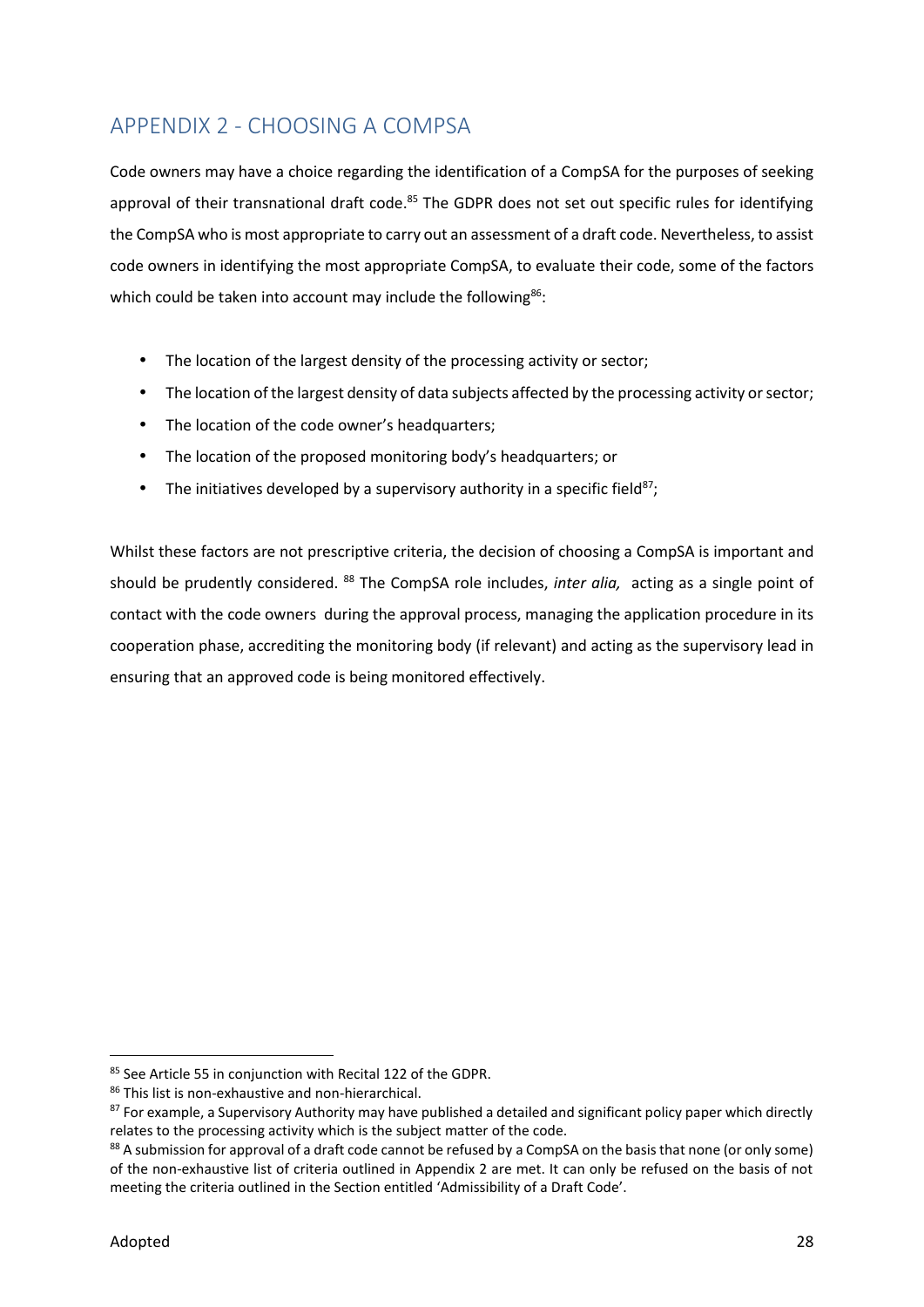# APPENDIX 3 - CHECKLIST FOR SUBMISSION

 Before submitting a draft code to the competent supervisory authority it is important that you ensure the following (where relevant) have been submitted/set out and are appropriately signposted within the documentation:

- 1. Have you provided an explanatory statement and all relevant supporting documentation? (Paragraph 20)
- 2. Are you an association or other body representing categories of controllers or processors? (Paragraph 21)
- 3. Have you provided details in your submission to substantiate that you are an effective representative body that is capable of understanding the needs of your members? (Paragraph 22)
- 4. Have you clearly defined the processing activity or sector and the processing problems to which the code is intended to address? (Paragraph 23)
- 5. Have you identified the territorial scope of your code and included a list of all concerned SAs (where relevant)? (Paragraph 24)
- 6. Have you provided details to justify the identification of the CompSA? (Paragraph 25)
- 7. Have you included mechanisms that allow for the effective monitoring of compliance of the code? (Paragraph 26)
- 8. Have you identified a monitoring body and explained how it will fulfil the code monitoring requirements? (Paragraph 27)
- 9. Have you included information as to the extent of consultation carried out in developing the code? (Paragraph 28)
- 10. Have you provided confirmation that the draft code is compliant with Member State law(s) (where relevant)? (Paragraph 29)
- 11. Have you met the language requirements? (Paragraph 30)

 Does your submission include sufficient details to demonstrate the proper application of the GDPR? (Paragraphs 32 – 41)